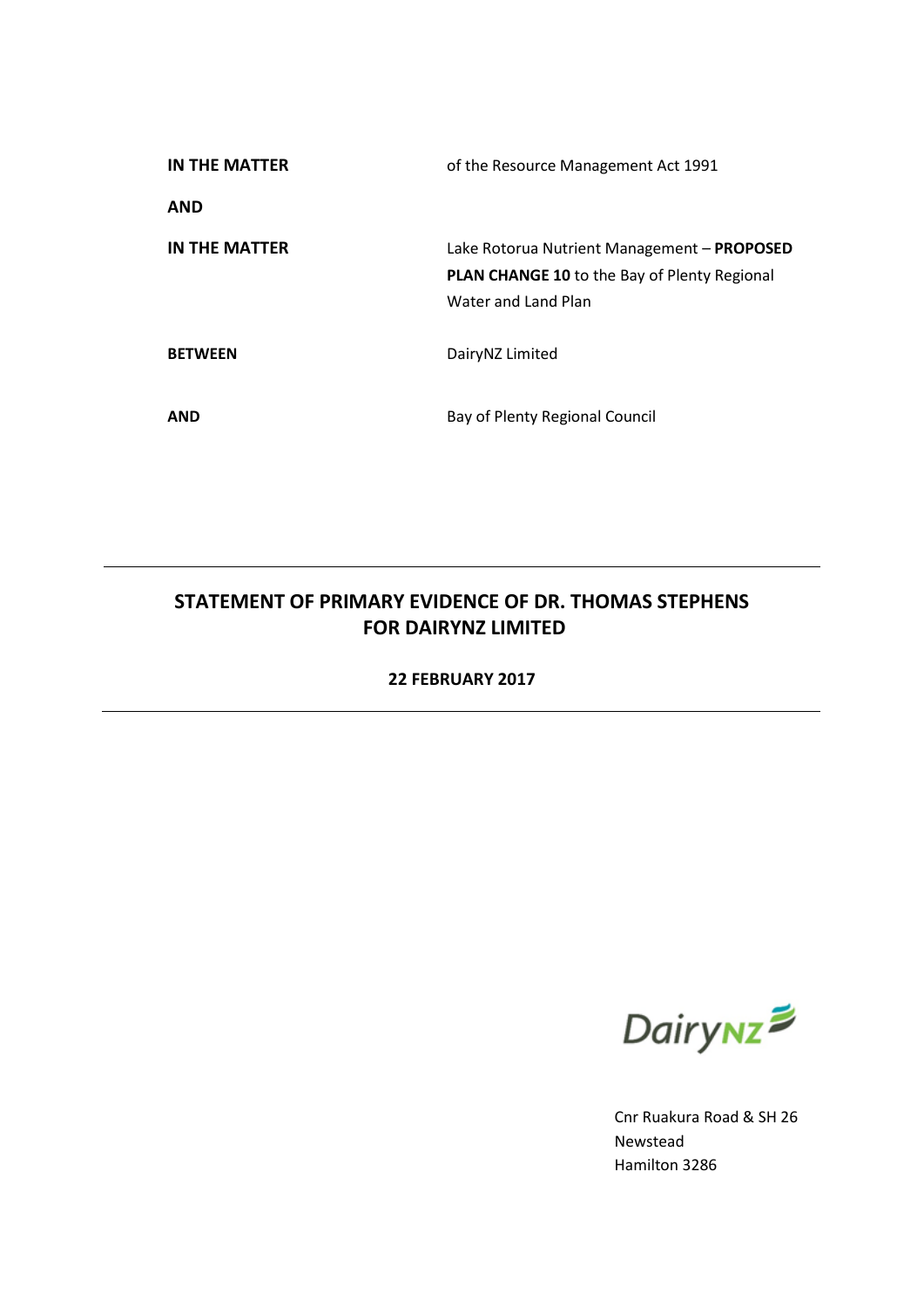### **CONTENTS**

| $1_{\cdot}$ | Introduction                                                                                                      | 3  |
|-------------|-------------------------------------------------------------------------------------------------------------------|----|
|             | 2. Scope of Evidence                                                                                              | 5  |
|             | 3. Executive Summary                                                                                              | 6  |
|             | 4. Has Lake Rotorua attained its sustainable water quality target<br>- was this predicted                         | 7  |
|             | 5. Lake Rotorua is now strongly Phosphorus-limited – has our understanding<br>of algal-nutrient dynamics changed? | 9  |
|             | 6. Understanding Phosphorus mitigations is crucial for managing Lake<br>Rotorua                                   | 13 |
|             | 7. Conclusion – A science review is integral to an adaptive management<br>approach in PC10                        | 15 |
| 8.          | References                                                                                                        | 17 |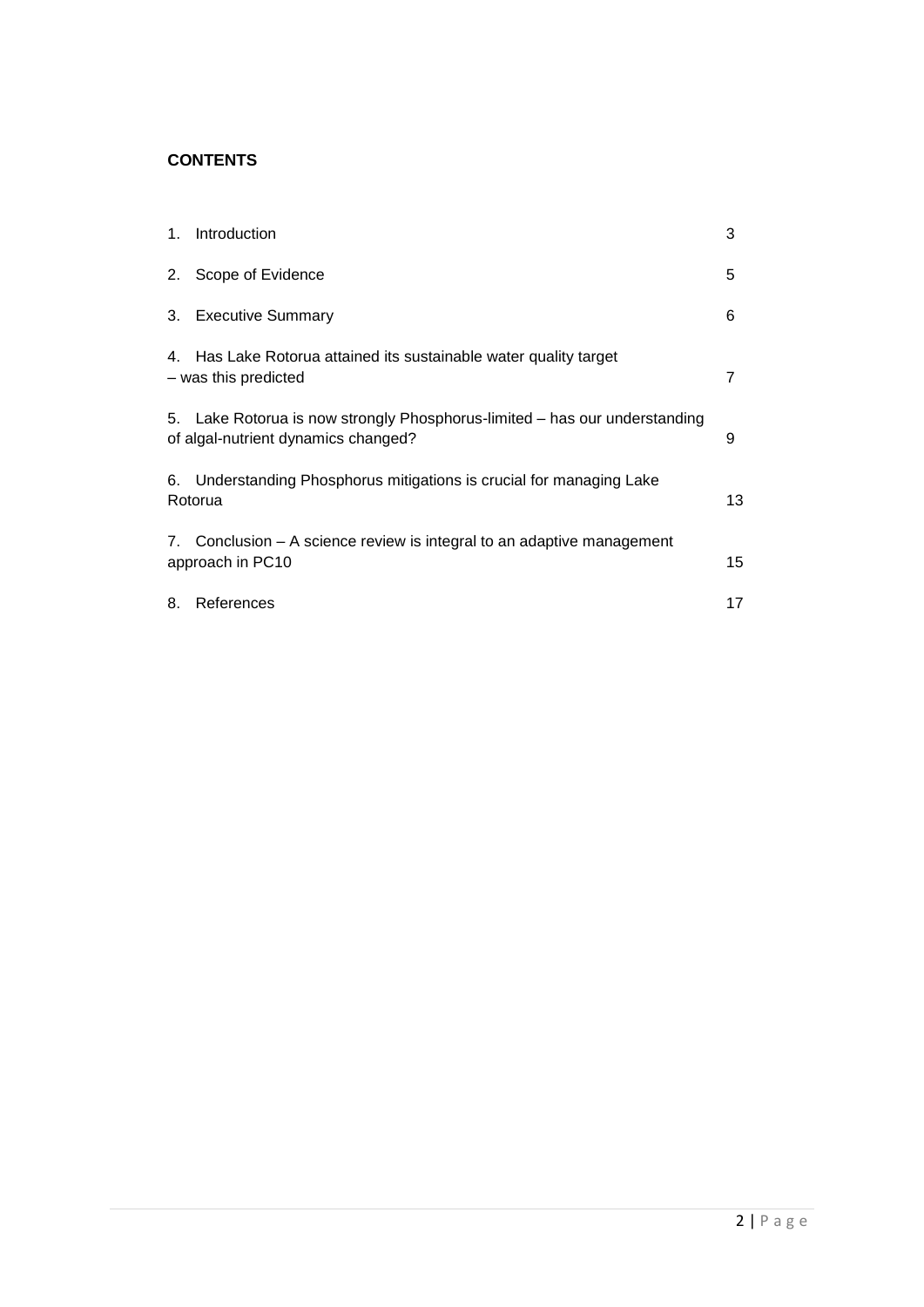#### **1. INTRODUCTION**

- 1.1 My full name is Thomas William Stephens.
- 1.2 I hold a BSc (First Class Hons) degree in Geography (University College London), a Masters (Distinction) in Freshwater and Coastal Sciences (University College London, Queen Mary University of London) and a PhD in Geography (Commonwealth Scholar, University of Auckland).
- 1.3 I have more than 10 years of international and national experience in fresh water science, principally in the field of palaeolimnology (the reconstruction of environmental changes attributed to land use and climatic effects on water quality). My expertise in freshwater science is founded on knowledge of hydrology, aquatic geochemistry (elemental, stable and radiogenic isotopes) and biology (fish, invertebrate, macrophyte and algal ecology).
- 1.4 I have been employed as a *Water Quality Specialist* at DairyNZ ("DNZ") since November 2012. I project manage and directly contribute to the delivery of water quality science with Crown Research Institutes and tertiary research centres around lakes, wetlands, rivers and aquifers affected by dairying in New Zealand. Recent evidence of technical expertise in water quality includes co-authored reports: (1) analysis of the sources and historical changes to sedimentation from the Waihou-Piako rivers (in collaboration with the Waikato Regional Council and National Institute of Water and Atmospheric research)<sup>1</sup>; (2) recommendation of freshwater management units for Northland (for Northland Regional Council)<sup>2</sup>; and (3) reconstruction of past water quality histories in Northland dune lakes (for Northland Regional Council)<sup>3</sup>. In 2012, I analysed trends in water quality for Lake Rotorua during the period 2001-2012 at the request of Deputy Environment Commissioner David Kernohan in collaboration with the University of Waikato and on behalf of the Lake Rotorua Stakeholders Technical Advisory Group<sup>4</sup>. Most recently, I have taken an expert advisory role to the Sustainable Farming Fund "P-project", advancing on-farm phosphorus mitigation in the Rotorua catchment through detainment bunds.
- 1.5 Prior to joining DNZ, I was a post-doctoral research fellow at the University of Florida (USA) involved in the development of a statistical tool for establishing nutrient limits in lakes throughout the State of Florida from empirical evidence of regional algal-nutrient relationships. This research was conducted for the Florida Department of Environmental Protection and United States Environmental Protection Agency as part of a revision to the Clean Waters Act. My responsibilities included the design, collection and statistical analysis of water quality data, including determination of algal-nutrient relationships. I have since co-

<sup>1</sup> Swales et al. (2016)

 $2$  Hughes et al. (2016)

 $^3$  Rip et al. (2016)<br><sup>4</sup> Abell et al. (2011)

Abell et al. (2012)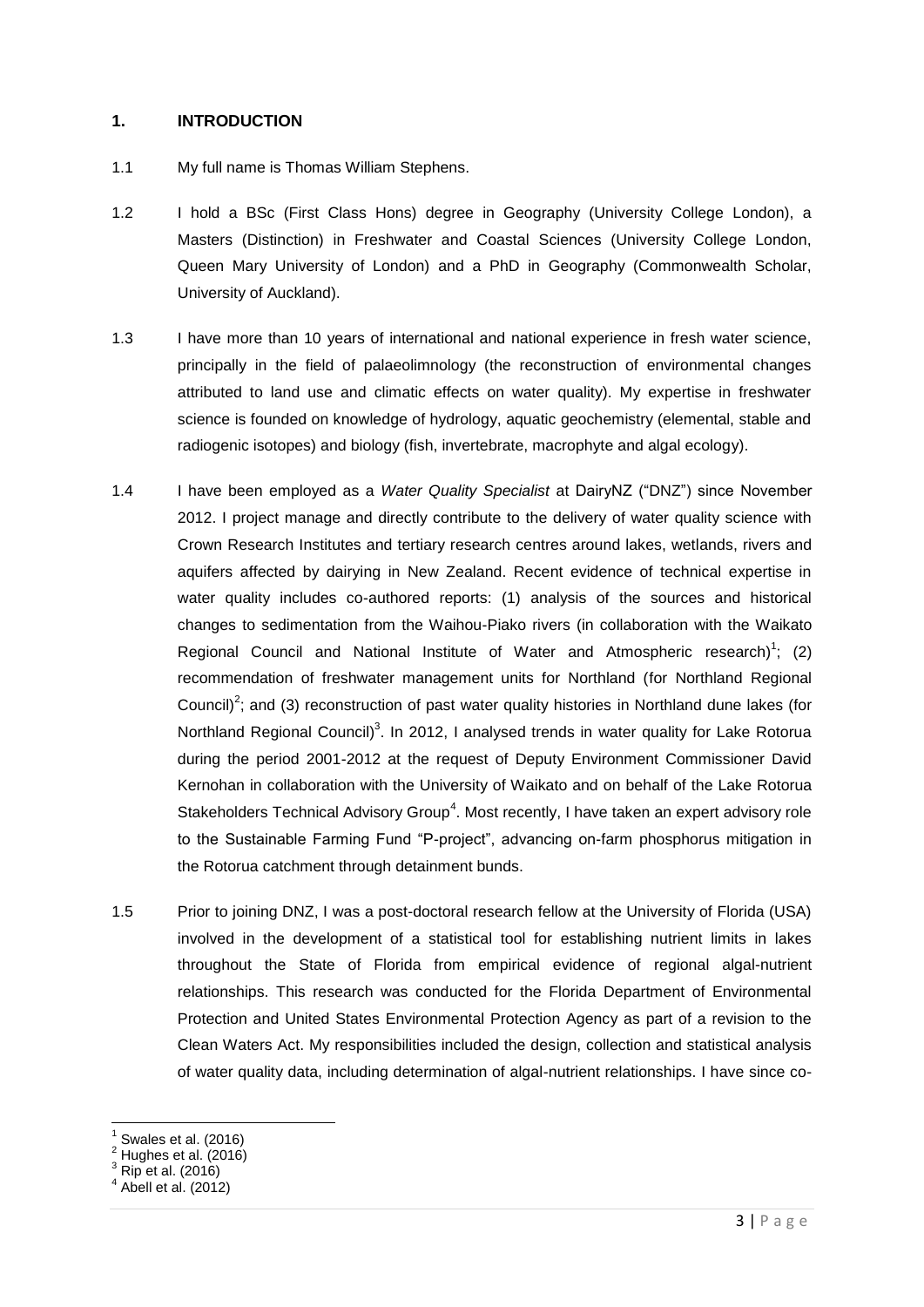authored two reports on recommended nutrient guidelines in Florida, for the Florida Department of Environmental Protection.

- 1.6 Earlier doctoral experience involved reconstructing changes to water quality and environment over the past 50,000 years at Lake Pupuke (Auckland). During this time, I worked in collaboration with the British Geological Survey, University of Lancaster, University of Swansea and Natural Environment Research Council (2006-2011). This research involved the analysis of present-day algal dynamics and the empirical demonstration of past changes to water quality arising from climatic and land use change around the crater maar lake.
- 1.7 I have been authorised to provide expert evidence on behalf of DNZ and Fonterra Co-Operative Group Limited, on water quality science underpinning management to a Trophic Level Index ("TLI") of ≤4.2 in Lake Rotorua, through the Proposed Plan Change 10 ("PC 10") to the Bay of Plenty Regional Water and Land Plan.

#### **Background**

- 1.8 My involvement in PC 10 commenced in January 2017 when I was asked to review and respond on behalf of DNZ and Fonterra Co-Operative Group Limited.
- 1.9 To date, my involvement has included analysis of reported water quality, reviewing water quality modelling and applying lake nutrient theory, particularly in regards to whether the approach taken by PC 10 is supported by local monitoring data and scientific principles for adaptive lake management.

### **Code of Conduct**

- 1.10 I confirm I have read the Expert Witness Code of Conduct set out in the Environment Court Practice Note 2014 and agree to comply with it. I confirm that this evidence is within my area of expertise, except where I state that I am relying on the evidence of another person. I have not omitted to consider material facts known to me that might alter or detract from the opinions expressed in this evidence.
- 1.11 I am authorised to provide this evidence for DNZ and Fonterra.
- 1.12 In preparing this evidence I have read proposed PC 10, the DNZ submission, and the following Statements of Evidence:
	- (a) Mr. Andrew Bruere (Council)
	- (b) Prof. David Hamilton (University of Waikato)
	- (c) Dr. Kit Rutherford (NIWA)
	- (d) Section 32 and 42A reports (Council)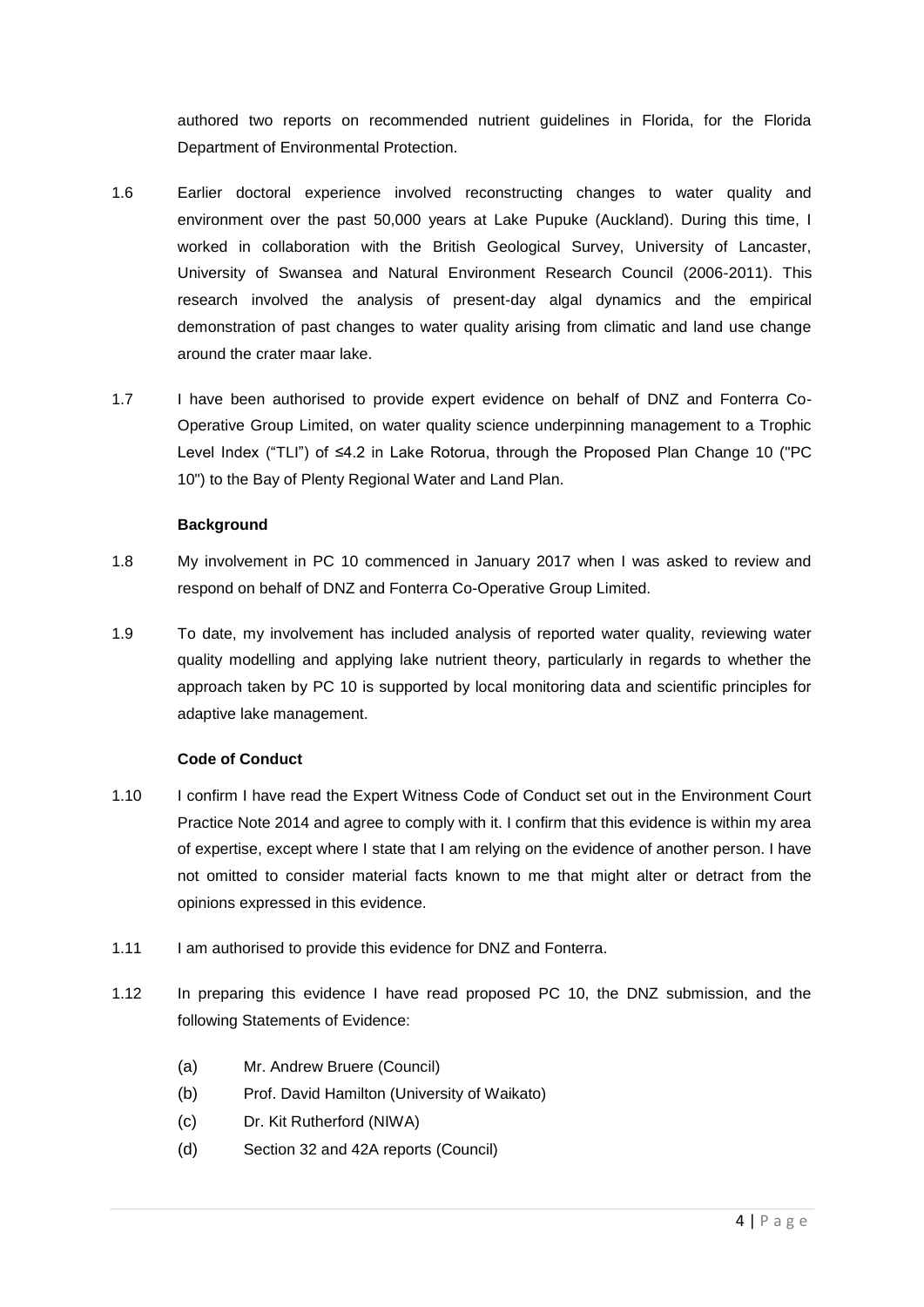## **2. SCOPE OF EVIDENCE**

- 2.1 I limit my evidence to supporting the need for a comprehensive science review to implement an adaptive nutrient management approach in PC 10, enabling the Bay of Plenty Regional Council ("Council") to manage and protect water resources to a TLI of 4.2, whilst accommodating change to our understanding of algal-nutrient dynamics in Lake Rotorua.
- 2.2 Specifically, I address the need for the proposed review of limit-setting science (LR M2 & M3) following changes in scientific understanding of nutrient-algal dynamics in Lake Rotorua. Simply, that the lake response to aluminium sulphate ("alum") dosing has achieved the Regional Water and Land Plan Objective 11 (TLI ≤4.2) under markedly different nutrient loading mechanisms than expected, as noted by Prof Hamilton in his statement of evidence (paragraphs 12 & 15).
- 2.3 My evidence should be read as largely supportive but independent of that outlined by Dr. Rutherford, Prof. Hamilton and Mr. Bruere. I do not comment on the risks nor appropriateness of continued alum dosing as this is already covered by Prof. Hamilton and Mr. Bruere.but I do comment to highlight disagreement with both regarding their certainty and rationale for prioritising managing nitrogen ("N") over phosphorus ("P") as the most effective approach to achieving a TLI ≤4.2.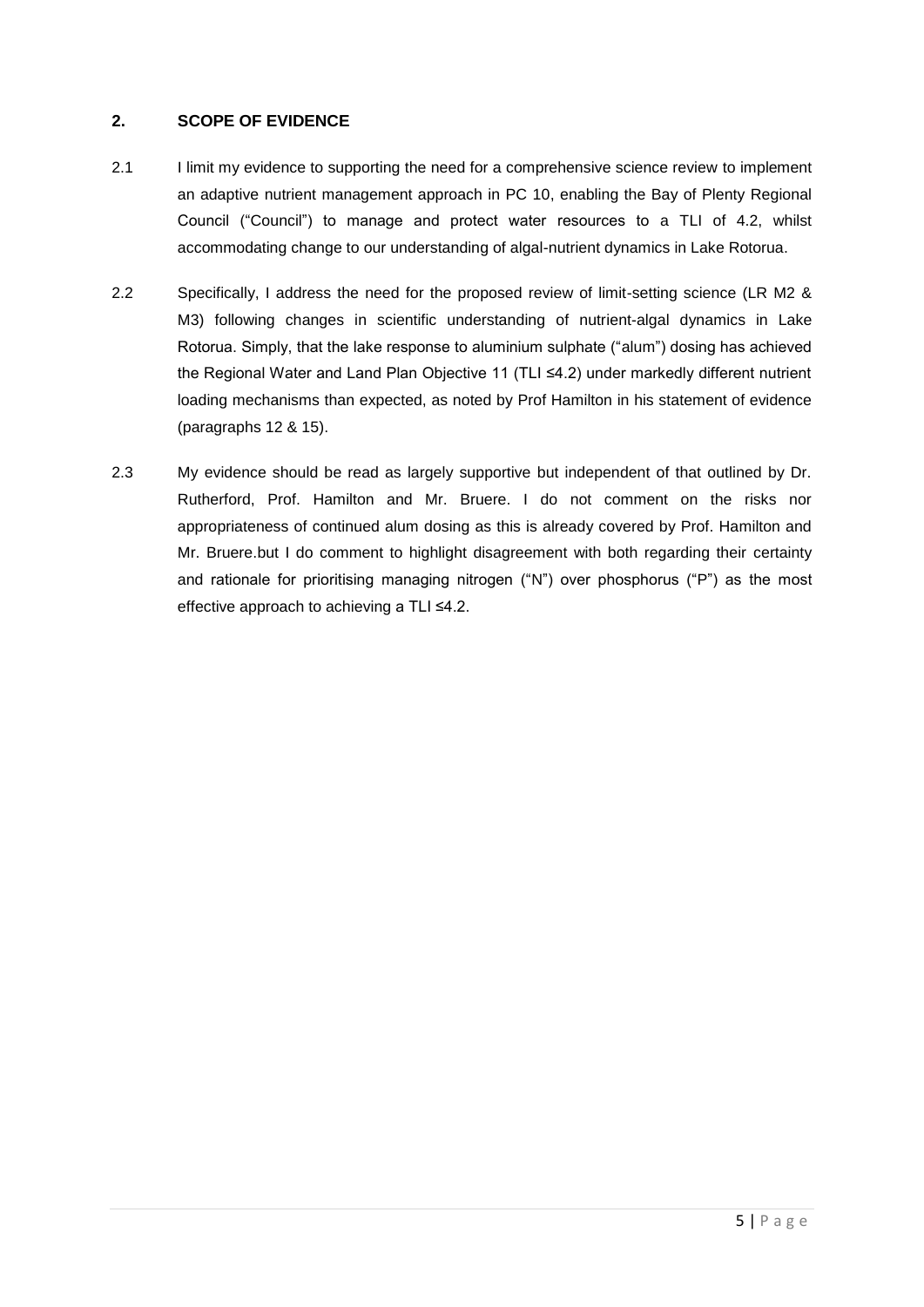### **3. EXECUTIVE SUMMARY**

- 3.1 Lake Rotorua has experienced a consistent improving trend in the Lake Tropic Level Index ("TLI") since 2003, preceding low-level alum dosing to the Utuhina (2006+) and Puarenga Streams (2010+). Since 2012, lake health has oscillated about a TLI of 4.2  $(\pm 0.2)^5$ , required by the Bay of Plenty Regional Water and Land Plan, Objective 11.
- 3.2 Improving TLI at Lake Rotorua was disputed prior to  $2012^6$  and not predicted by in-lake modelling prior to revisions in 2015. Recently, in-lake water quality monitoring and revised modelling indicates the lake has become P-limited, largely due to alum dosing<sup>7</sup>. Algal production is now constrained by reduced P, both absolutely by mass and relative to N, resulting in reduced overall algal biomass ("Chl-a"). Hence a TLI ≤4.2 has been achieved in 2012 and 2014 despite external anthropogenic N loads to Lake Rotorua exceeding that required by Regional Policy Statement Policy WL 3B(c) (e.g., by a factor of  $x1.5$ )<sup>8</sup>.
- 3.3 From this, fundamental questions remain of algal-nutrient dynamics in Lake Rotorua, including the mechanism behind TLI improving three years prior to alum dosing, potential for catchment mitigation and in-stream attenuation processes affecting land-derived nutrient loads to Lake Rotorua, whether alum "resetting" internal nutrient loading alters modelling outcomes, and whether P-management is more appropriate on the basis of effect, risk and cost than the focus upon N-management to achieve a TLI ≤4.2 recommended by PC10.
- 3.4 Given uncertainty in how Lake Rotorua will respond to future nutrient management and evidence that P-limitation is effective at attaining a TLI ≤4.2, I support a science review and implementation of adaptive management as set out in Method LR M2 and M3. In my opinion an important component of the science review, is research into P-management strategies, regardless of future decisions on attaining a TLI ≤4.2 under either continued P-limitation, or under the proposed co-limitation of P and N.

 5 Scholes and Hamill (2016)

 $6$  Abell et al., (2012) was called for under mediation of the operative Regional Policy Statement held on 21 November 2012 to resolve uncertainty about recent trends in TLI attributes

Hamilton et al. (2015)

 $8$  Hamilton et al. (2015)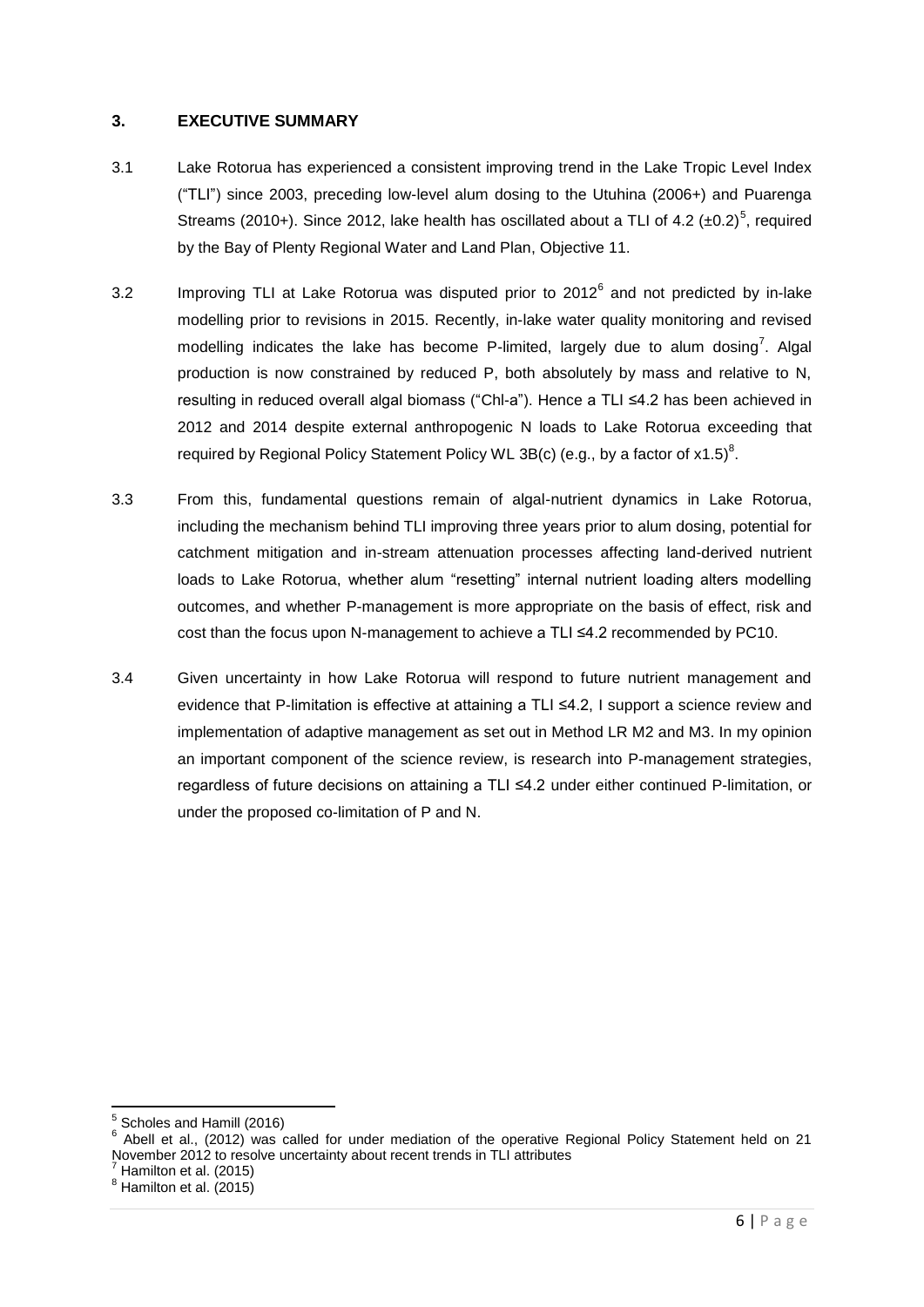# **4. HAS LAKE ROTORUA ATTAINED ITS SUSTAINABLE WATER QUALITY TARGET – WAS THIS PREDICTED?**

- 4.1 Lake Rotorua attained the community water quality target in 2012 with limited variation since  $(\pm 0.2$  TLI units<sup>9</sup>) but here, I demonstrate this was not predicted by in-lake modelling, nor considered in the approach underpinning derivation of the sustainable nitrogen load (435 tonne TN/yr).
- 4.2 The Lake Rotorua and Rotoiti Action Plan set out management actions to restore Lake Rotorua to a community-desired water quality state akin to that of the 1960s, through reference to a TLI of ≤4.2. The TLI comprises four attributes: clarity, total nitrogen and total phosphorus (TN, TP) and algal biomass (Chl-a). Clarity and Chl-a respond indirectly and directly respectively, to changes in TN and TP. So, the TLI is both a measure of water quality contaminant (TN, TP) and effect (clarity, Chl-a).
- 4.3 Lake research has emphasised that Chl-a (and indirectly clarity) typically respond to one or both of TN and  $TP^{10}$ . Equally, that changes in TN or TP may not alter algal biomass when available to excess – reflecting the requirements of N and P by all living photosynthetic organisms in an optimal atomic ratio of 16:1 (TN:TP) to generate sufficient protein and genetic material, respectively for cell division<sup>11</sup>. Where a lake is P- or N-limited, reductions are typically recommended to that limiting nutrient to restrict algal biomass<sup>12</sup>. Non-limiting nutrient reductions are increasingly also recommended for N or P, even where a single nutrient strongly limits algal yield. This is done to manage acute risks of failing to restrict the limiting nutrient, or to manage uncertainty associated with spatial or temporal variation in nutrient limitation (i.e. as a precautionary approach) $^{13}$ .
- 4.4 Trend analysis for Lake Rotorua demonstrates a consistent improvement in TLI since 2003, with most rapid improvement between 2010 and  $2012^{14}$ . All four TLI attributes at two monitoring locations improved by a statistically significant (*p*<0.001) and meaningful rate (>1%/yr) over the interval 2001-2012. TP improved most (by 8-9%/yr) with Chl-a responding by a near equivalent improvement (by 7%/yr). TN improved at half the rate of TP (4%/yr), causing TN:TP ratios to increase (6%/yr) and indicating greater probability of P-limitation of algal production. Clarity improved least (by 3%/yr) suggesting some impact of reduced algal blooms but that drivers other than nutrient availability are also important (e.g., resuspension of sediment). Trend analysis since 2012 also suggests stronger P-limitation has developed<sup>15</sup>. Trends over the most recent period (2010-2014) are less distinct owing to the

 9 Scholes and Hamill (2016)

<sup>&</sup>lt;sup>10</sup> Schindler (1977, 2012); Elser et al. (2007); Jeppesen et al. (2007); Paerl (2008); Schindler et al. (2008); Sterner (2008); Lewis et al. (2008)

 $11$  Loladze and Elser (2011)

 $12$  Downing et al. (2001); Sondergaard et al. (2003); Jeppesen et al. (2005); Burger et al. (2007a) Loiauze and Elser (2011)<br><sup>12</sup> Downing et al. (2001); Sondergaard et al. (2003); Jeppesen et al. (2005); Burger et al. (2007a)<br><sup>13</sup> Elser et al. (2007); Wilcock et al. (2007); Moss et al. (2013); Paerl et al. (2011, 2015)

 $14$  Abell et al. (2012)

<sup>15</sup> Scholes and Hamill (2016)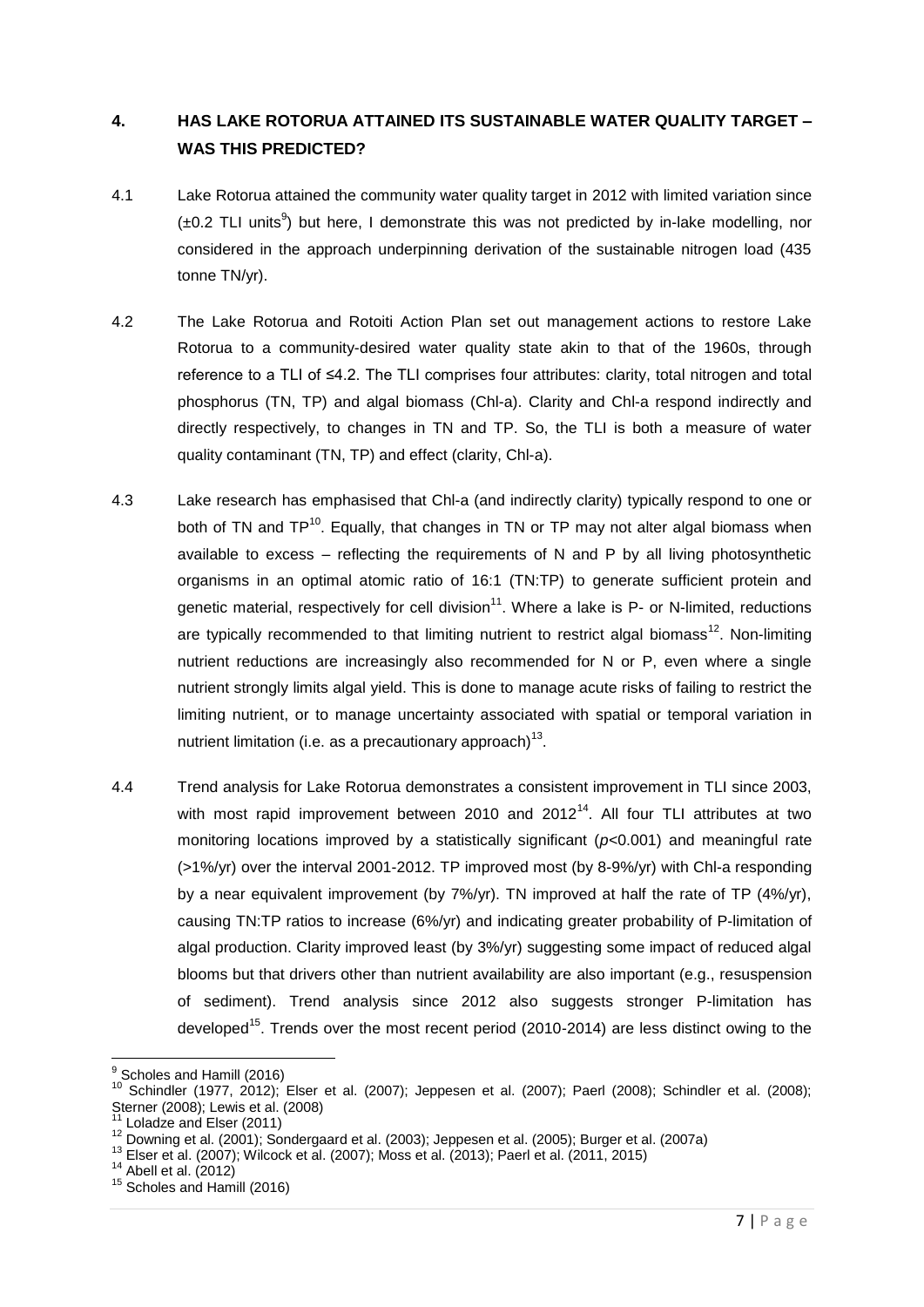shorter duration tested but, statistically significant improving trends were still noted in Chl-a, TP, TN and TLI (in decreasing order of magnitude from 12 to 1%/yr;  $p<$  0.05)<sup>16</sup>.

- 4.5 The timing of reduced TP since 2003, but most markedly between 2010 and 2012, broadly coincides with alum dosing of influent streams (Utuhina since 2006; Puarenga since 2010) and evidence that alum has entered Lake Rotorua, where it has likely caused flocculation and removal of P from the water column and pore-waters to strengthen P-limitation<sup>17</sup>. Revisions to in-lake modelling have demonstrated that the recent reduction in TP is sufficient to have driven the decrease in ChI-a and reduction in TLI to  $\sim$ 4.2<sup>18</sup>. Notably, these revisions have not identified the cause for improved water quality three years prior to alum dosing<sup>19</sup>, revealing uncertainty about a potentially important process governing water quality in Lake Rotorua.
- 4.6 Recent improving trends in TP, Chl-a, SD and TLI were not predicted by in-lake and catchment modelling upon which a TLI target of  $\leq 4.2$  was based<sup>20</sup>. Whilst understandable given the effects of alum in Lake Rotorua were inadvertent, those effects stress an underlying assumption that the lake would require co-limitation to achieve a TLI ≤4.2, to have been inaccurate.

 $\overline{a}$ 

<sup>&</sup>lt;sup>16</sup> Scholes and Hamill (2016)

<sup>17</sup> Hamilton et al. (2015)

 $18$  Hamilton et al. (2015)

 $19$  Hamilton et al., (2012) in 2.8.1 (pg.19) exclude natural climatic causes stating "whilst globally there have been obvious warming trends for the 1960s to 2010, there appears to have been little change in air and water temperature of Rotorua and the lake". Figure 19 (pg.42) demonstrates the revised model poorly captured TLI variation from 2001-2004, including a reversal to lower TLI ~2003.

 $20$  Mechanisms for improved TP, ChI-a, TN and SD, largely through alum dosing effects, have necessitated revision of the in-lake DYRESM-CAEDYM modelling upon which a TLI ≤4.2 and supporting sustainable nutrient loads proposed by PC 10 are based (see Hamilton et al., 2015)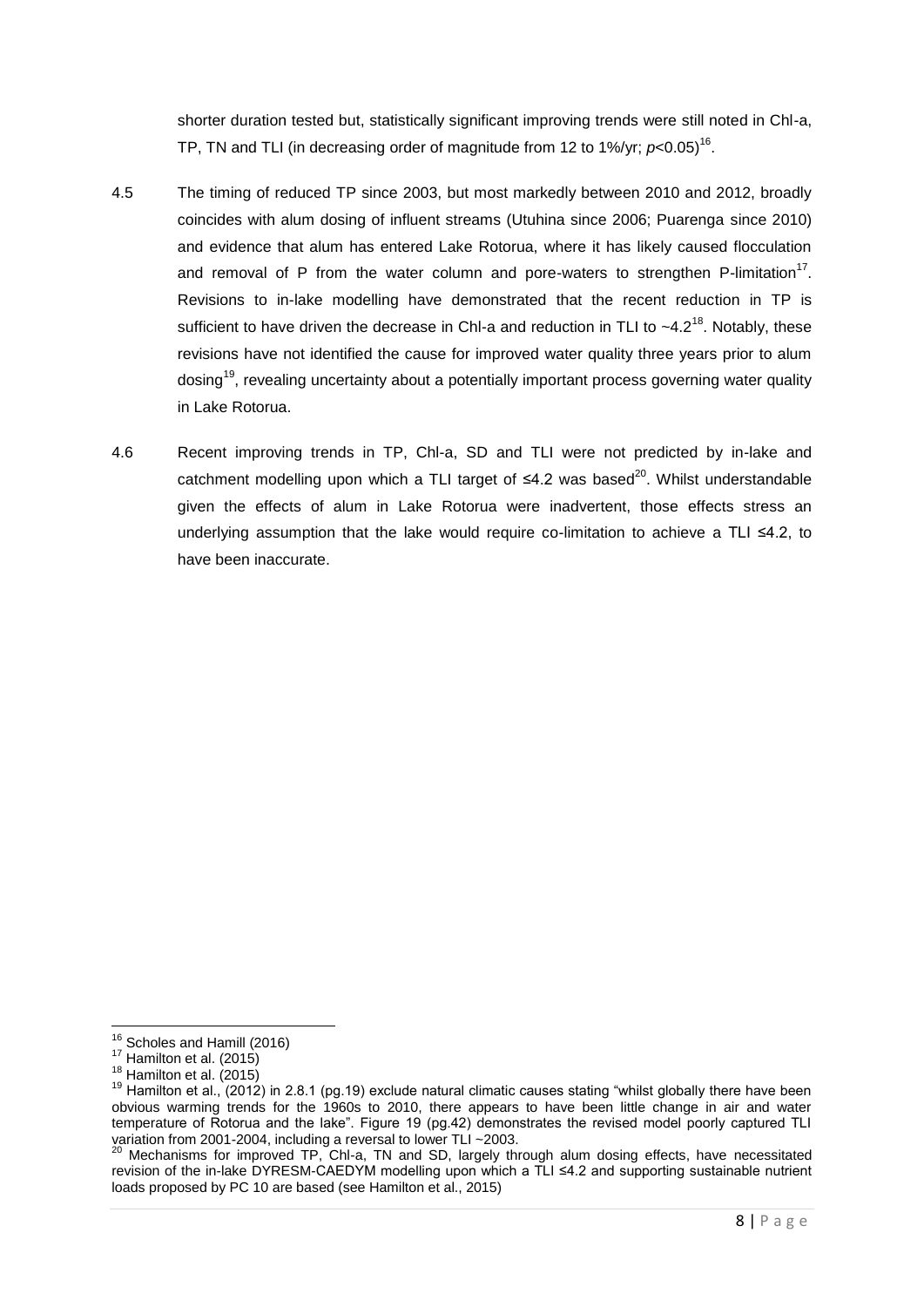# **5. LAKE ROTORUA IS NOW STRONGLY PHOSPHORUS-LIMITED – HAS OUR UNDERSTANDING OF ALGAL-NUTRIENT DYNAMICS CHANGED?**

- 5.1 Lake Rotorua has become strongly P-limited through reduced internal P-loading, which I demonstrate confirms earlier understandings of the importance of internal nutrient sources to algal production in Lake Rotorua, but revises knowledge of algal-nutrient limitation $^{21}$ .
- 5.2 Whilst the recent improvement in TLI strongly indicates algal growth in Lake Rotorua is now P-limited (due to the markedly greater relative reduction in TP and Chl-a than TN since 2003), earlier consensus had emphasised N-limitation drove algal production in the 1960s<sup>22</sup> and co-limitation was required to achieve a TLI of 4.2. The Water Quality Technical Advisory Group sought to replicate this when setting a sustainable nitrogen load limit of 435 tonnes TN/yr and 37 tonnes TP/yr (and from which modelling was used to later estimate corresponding in-lake TN, TP, Chl-a and SD, from which A TLI ≤4.2 was set). Given recent improvement under P-limitation, that assumption would benefit from review.
- 5.3 Ongoing P-limitation of Lake Rotorua is quite surprising in light of past evidence from algalnutrient research dating to the 1970s. This indicated Chl-a showed a consistent growth response primarily to N addition, suggesting the lake was N-limited<sup>23</sup>. More recent research suggested algae increase their ChI-a content under conditions of greater N-availability<sup>24</sup>, again emphasising the importance of N-limitation for Chl-a. Although, the latter study also found total algal biovolume responded greatest to N and P additions (i.e. that co-limitation was most prevalent for overall biomass rather than Chl-a), and P-limitation was evident during stratified conditions only<sup>25</sup>.
- 5.4 Despite a lack of empirical testing into the effects of P, N or P and N **removal** from Lake Rotorua, groundwater researchers in 2015 suggested P mitigation would be ineffective at controlling algal production due to high background (natural) P-loading and that a focus on N-management, specifically nitrate-nitrogen (NO<sub>3</sub>N), alone should be the priority<sup>26</sup>. Recent algal-nutrient dynamics diverge from this position that  $NO<sub>3</sub>N$ , would be required at colimiting concentrations to achieve a TLI of 4.2 in Lake Rotorua. Indeed, although TN availability has decreased since 2003 this was an indirect consequence of reduced algal production under conditions of P-limitation due to alum-dosing (i.e., occurred despite rises in  $NO<sub>3</sub>N$  and anthropogenic N-loading to Lake Rotorua)<sup>27</sup>.

 $\overline{a}$  $21$  Burger et al. (2005); Burger (2006)

 $22$  White and Payne  $(1978)$ 

 $23$  White and Payne (1978); Vincent (1981); White et al. (1986)

 $24$  Burger et al. (2007a)

 $25$  Burger et al. (2007a)

 $26$  Morgenstern et al. (2015) recommended that lake managers should focus only on restricting external N loads to Lake Rotorua as "the only effective way to limit algae blooms and improve lake water quality in such environments is by limiting the nitrate load" (referring specifically to lakes with relatively high natural P-loading from geothermal inputs)

<sup>27</sup> Abell et al (2012). indicated increased NO3N by 22-24%/yr from 2001-2012 (*p*<0.001) which more recently, in Scholes and Hamill (2016) has since arrested or become more variable. Scholes (2013) also demonstrated that 8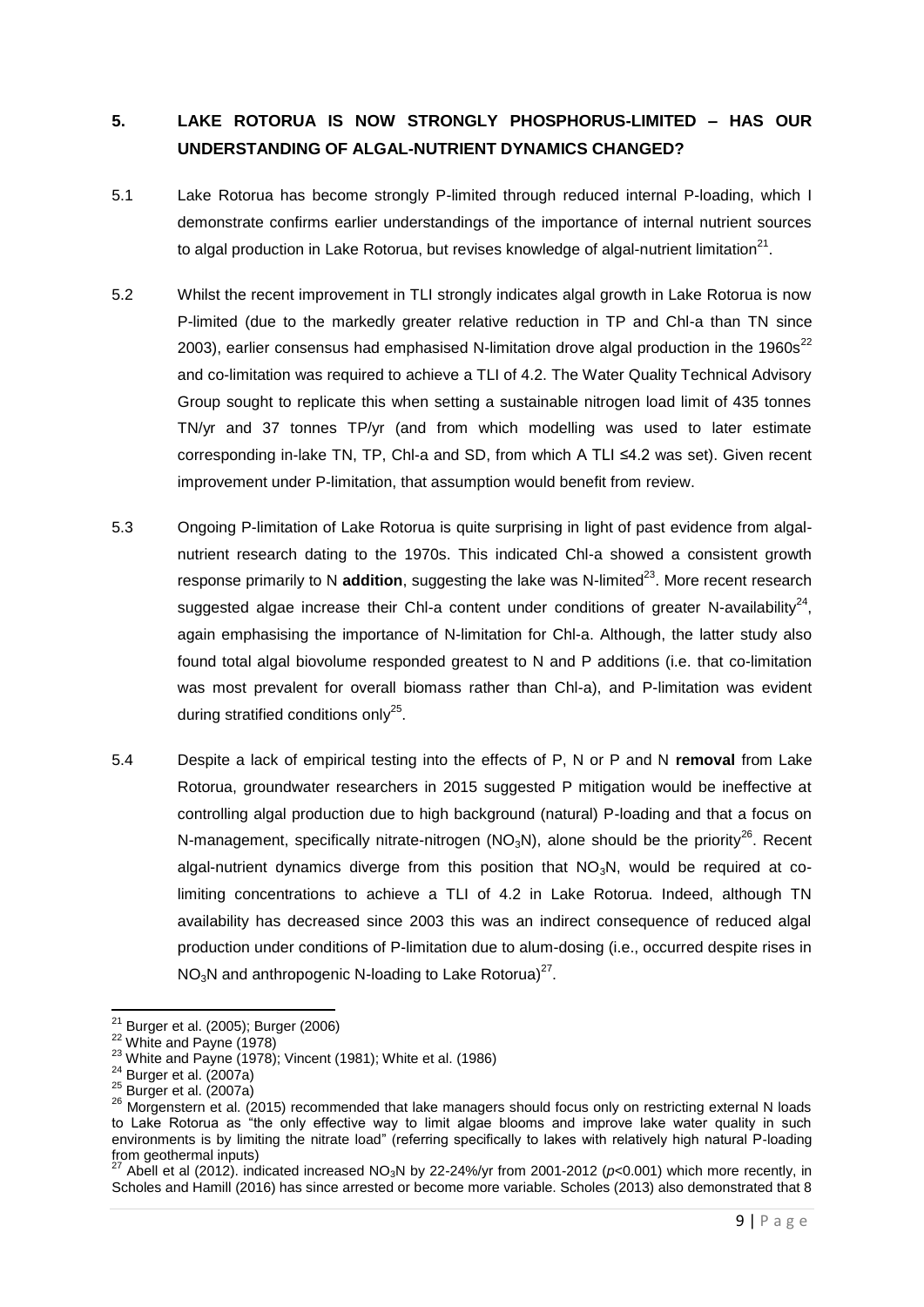- 5.5 In 2016, lake researchers built the most complete understanding so-far of algal-nutrient dynamics and concluded, a drive for N-limitation would be ineffective and likely to degrade water quality by promoting cyanobacterial blooms<sup>28</sup>. Hence, I agree with Prof. Hamilton in his evidence (paragraph 15[l]) that N-management alone would be ineffective for managing cyanobacterial risk to Lake Rotorua, but would clarify his suggestion that both N- and Pmanagement is needed. To effectively manage cyanobacteria risk, you would need to manage P **only if** you had otherwise created conditions of N-limitation<sup>29</sup>, which is not the case now. Instead, P-limitation has led to reduced dominance of phytoplankton by heterocystous (N-fixing) cyanobacteria in Lake Rotorua since 2003 $^{\rm 30}$ .
- 5.6 In addition to refuting the recommendation for N-limitation, the 2016 study recommends colimitation to attain a TLI ≤4.2 on the basis that: TN and TP performed equally well in predicting Chl-a over 2001-2015; past evidence for nutrient co-limitation; and, uncertainty about the ability to address anthropogenic P-loss (an uncertainty identified in 1989 $^{31}$  that has not been resolved since – see Section 6). However even this, the most exhaustive review to date, failed to consider that:
	- (a) TLI is generated from average in-lake conditions, whose estimation is highly sensitive to maxima or peaks in algal production (e.g., blooms). Maximum Chl-a is more strongly associated with TP than  $TN^{32}$ . For instance, consider that the objective in managing Chl-a is to reduce peak concentrations beneath some threshold of effect, not across the entire gradient of algal abundance;
	- (b) Simple linear regressions of TN or TP on Chl-a do not account for the interactive effects of nutrients (e.g., that the relationship of TN on Chl-a might perform as well as that of TP on Chl-a where TN and TP are correlated, despite only TP having driven Chl-a) $^{33}$ . Over the last 15 years, TN and TP will have been correlated given declines in both have occurred consistently, through reduced TP causing reduced organic-N production (i.e., lowering TN indirectly, despite equivalent or greater TN input). This error was recognised as surprisingly common by an international review into determining drivers of lake eutrophication<sup>34</sup>. Hence, the reviewers did

of 9 inflowing streams to Lake Rotorua observed significant, increasing trends for nitrate-nitrite nitrogen (NNN) from 1992-2012 (0.3-2.3 %/yr) and 6 of 8 streams from 2002-2012 (0.1-1.4 %/yr). Scholes (2013:iii) concludes from weighted averaging of gauged inflowing streams that TN loading has increased over the past decade

 $28$  Smith et al. (2016)

 $^{29}$  See Codd et al. (2005) and Dignum et al (2005) in Huisman et al. (2005)

<sup>30</sup> Smith et al. (2016 – Fig. 7)

<sup>31</sup> Rutherford et al. (1989:435) first acknowledged that co-limitation was to be preferred to a P-limitation approach in the absence of knowledge about whether sufficient anthropogenic P-loading could be reduced to establish Plimitation

 $<sup>2</sup>$  Smith et al. (2016)</sup>

 $33$  Smith et al. (2016 – Fig.5)

 $34$  Schindler (2012)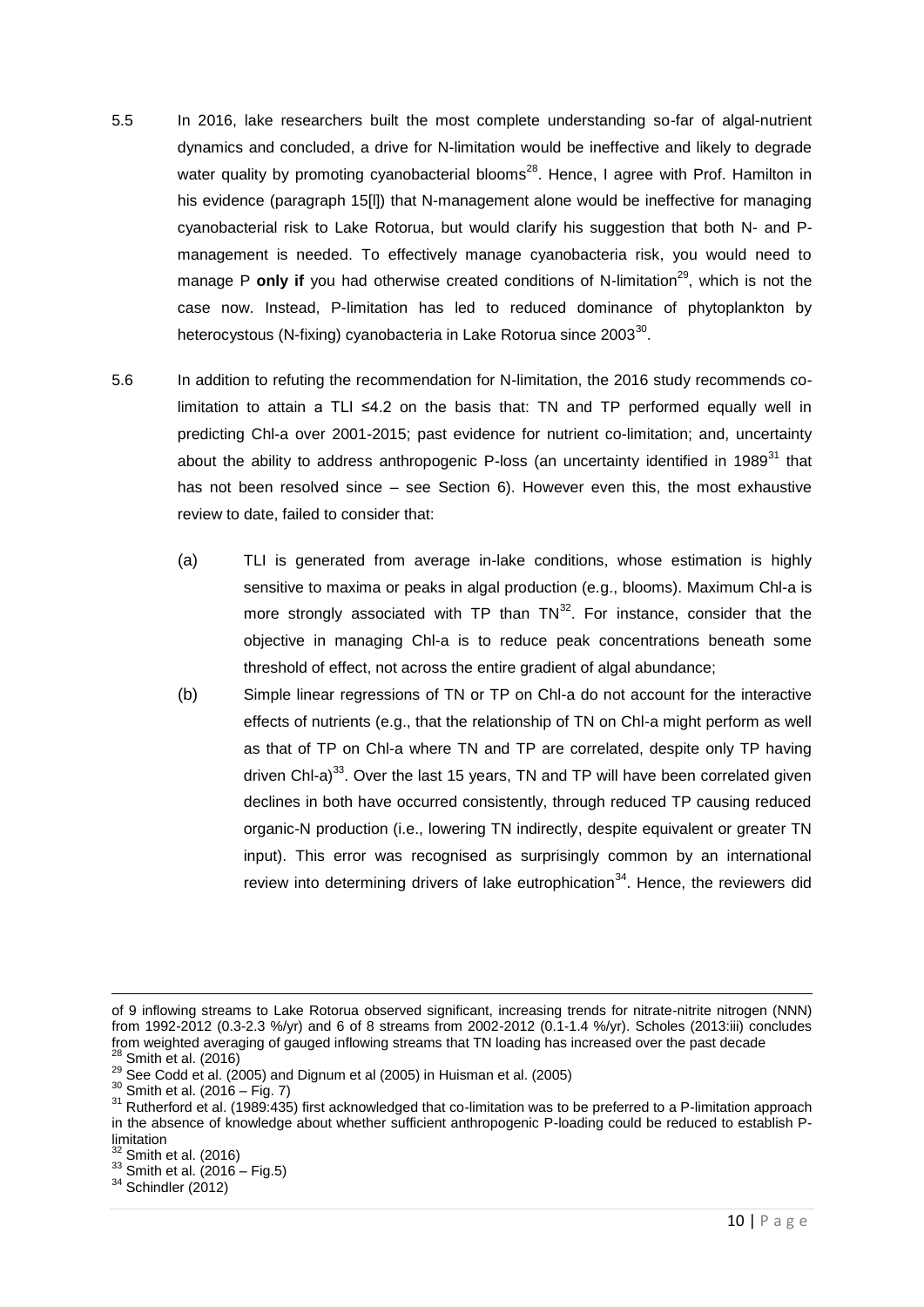not robustly test for N, P or co-limitation, and their findings are refuted by evidence that the lake has become P-limited over the past decade<sup>35</sup>:

- (c) A lack of knowledge about the efficacy of P-mitigation is not evidence that Pmitigation would be ineffective.
- 5.7 Despite the 2016 review, a fundamental of algal-nutrient science remains uncertain in Lake Rotorua – whether P-limitation can **sustain** a TLI of 4.2<sup>36</sup>?
- 5.8 Robust evidence now exists that P-limitation can **achieve** a TLI of 4.2 in Lake Rotorua without reduction in anthropogenic N-loads, contrary to the Section 42 report (paragraph 34) which says "altering the focus from nitrogen to phosphorus alone would not result in the TLI being achieved" <sup>37</sup>.
- 5.9 The basis for why alum dosing has rapidly caused strong P-limitation and reduced algal productivity to within a TLI ≤4.2 is more certain. Internal or legacy nutrient loads are the dominant source of P available to algae in Lake Rotorua<sup>38</sup>. Alum dosing has reduced external dissolved P-loads from the Utuhina and Puarenga Streams but more importantly, reduced internal TP-loads by flocculation with suspended P and restricting dissolved P release from sediments<sup>39</sup>. Hence, alum dosing has resulted in combined external and internal TP loads of 34.5 tonnes/yr, approximately that of the sustainable P-load and suggesting the latter is appropriate to sustain a TLI of ≤4.2<sup>40</sup>.
- 5.10 The effects of alum dosing have also revised earlier findings by revealing P-limitation can occur outside of stratified conditions<sup>41</sup>. Despite this, only a single study by the University of Waikato in 2015 attempts to model alternative sustainable nutrient budgets in light of Lake Rotorua becoming P-limited and achieving a TLI ≤4.2. The report includes two scenarios of P-limitation, both involving no further mitigation of N-loading from that contributed today and where the calibrated model under-predicts improved TLI during conditions of stronger Plimitation (e.g., by 0.3 TLI units in 2012). If external P-loads were reduced to 23.4-30.3 tonnes TP/year, then even if N-loads rose from today's 642 tonnes TN/year to a projected 730 tonnes TN/year at steady-state (representing contemporary loading without

 $35$  See evidence of Prof. Hamilton (paragraphs 12[a] & S15[i]) and Mr. Bruere (paragraph 82) as well as my paragraph 4.4 previously

 $36$  The evidence of Prof. Hamilton (paragraph 15[k]) suggests attaining a TLI 4.2 with nitrogen loads well above the sustainable nitrogen load of 435 tonnes TN/yr, is probable when phytoplankton are P-limited and as evidenced in the lake's monitoring records for 2012 and 2014 (e.g., by 642-750 tonnes TN/yr)

 $37$  Council state in the Section 42 report (paragraph 34) that "altering the focus from nitrogen to phosphorus alone would not result in the TLI being achieved" referring to whether P-management should be prioritised. As above, P-limitation coupled to increased  $NO<sub>3</sub>N$  availability clearly can achieve a TLI of 4.2 or less

 $38$  Burger et al. (2007b) identified internal sedimentary P-release as dissolved-P, occurred at rates at least three times greater than external inputs. Burger (2006) revealed dissolved-P release rate exceeded TP sedimentation and loss rate. Rutherford et al. (1984) found similar indications of internal loads being a likely substantive source to lake totals for both N and P

 $39$  Hamilton et al. (2015)

<sup>40</sup> Hamilton et al. (2012)

<sup>41</sup> Burger et al. (2007a) demonstrated that P-limitation was restricted to periods of stratification. Although likely the case under past conditions (~2006), those conditions did not consider whether future P-reduction could then drive P-limitation more broadly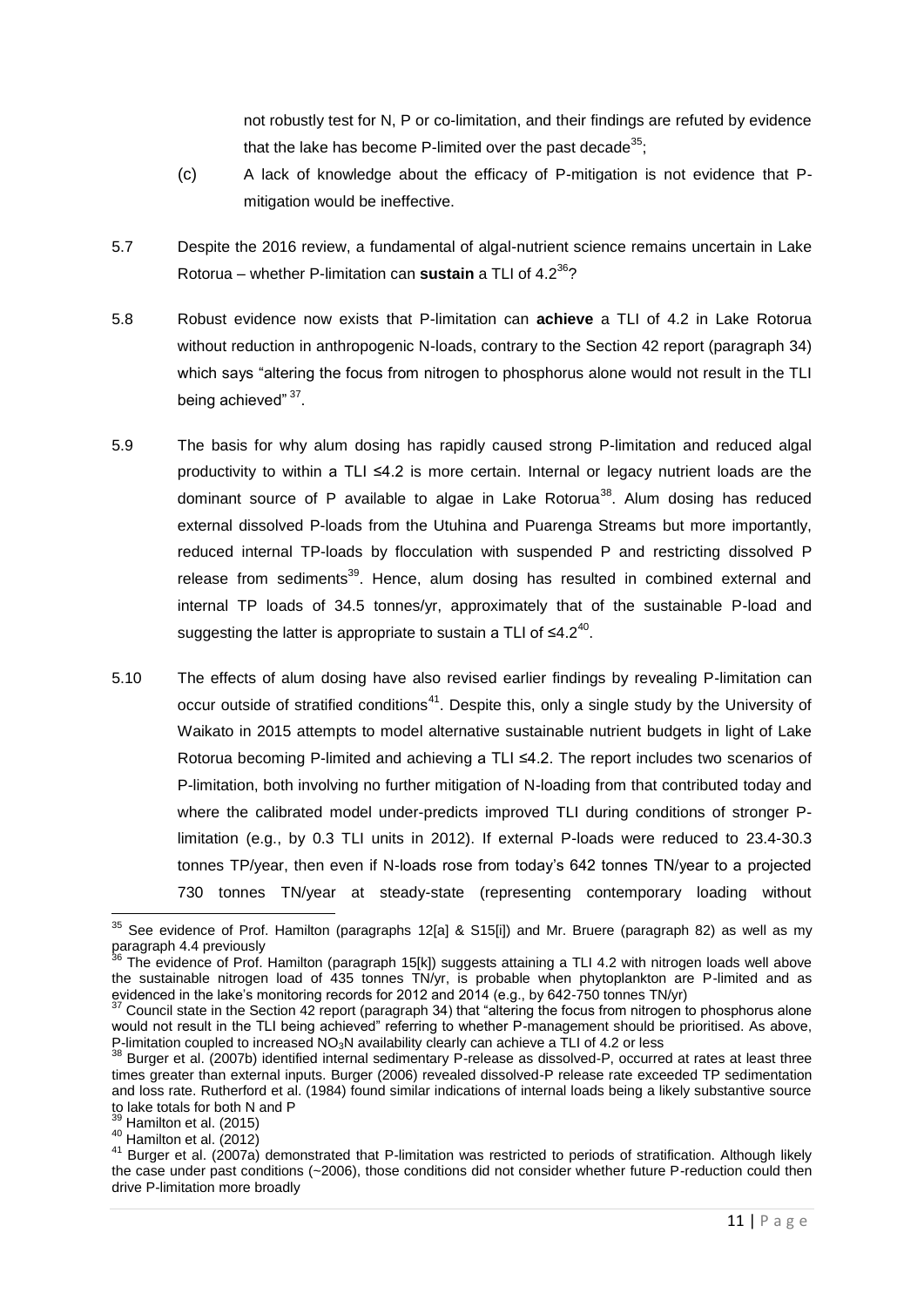groundwater lag), the TLI would be between 3.5 and 4. For clarity, those two scenarios equate to a reduction in external TP-loading of 38-52%, based on current estimates of TP loading to Lake Rotorua of 48.7 tonnes  $TP/yr^{42}$ . Despite the proportional reduction in anthropogenic loading alone being greater than this, the point remains that under conditions of strong P-limitation, no change in contemporary N-loading is apparently required to achieve a TLI ≤4.2.

- 5.11 Unfortunately, by failing to include scenarios modelling the effects upon TLI of just a 43-64% reduction in anthropogenic loading (which is required to achieve the sustainable P-load without alum), the latest modelling does not address if the sustainable P-load is able to maintain P-limitation under conditions of N-loading above 435 tonnes TN/yr. Instead, those two prior P-limited scenarios included a 25% mitigation of anthropogenic P loads with ongoing alum dosing effects. I understand that PC 10 refers to managing phosphorus but does not attempt to achieve the sustainable P-load.
- 5.12 Another related cause of uncertainty, is whether alum applications can "reset" internal Ploading and be reduced in balance with greater external P-management to ensure continued P-limitation and reduced organic matter (algal) production into the future (i.e., recognising there is uncertainty about risks from long-term alum dosing)<sup>43</sup>. That reduction in algal production has contributed to decreased benthic anoxia and reduced internal P-recycling from lake sediments (as well as greater N-removal via denitrification), in a positive feedback loop<sup>44</sup>. There is uncertainty whether reduced internal nutrient release should revise modelling assumptions about nutrient processes and the forecast timing of changes to nutrient availability (i.e., potentially bringing forward dates projected to achieve a TLI ≤4.2, whether under a P-limited or co-limited state).
- 5.13 My evidence and that of Prof. Hamilton indicate that although a P-limited state can attain a TLI ≤4.2 in Lake Rotorua, catchment and in-lake modelling also suggest a co-limited state can achieve the same TLI. The difference between them is the former is certain given recent P-limitation has induced a TLI ≤4.2, whilst co-limitation is probable from a reliance upon modelling rather than directly monitored observation.

 $\overline{a}$  $42$  Hamilton et al. (2012); Tempero et al. (2015)

<sup>43</sup> Alum tends to mineralise into a precipitate that becomes engrained with sediment restricting P-release from deeper internal sources, essentially resetting internal loading rates to that under the current conditions of limited organic matter production and therefore, lesser internal loads above the alum horizon (e.g., Welch and Cooke, 1999; Gibbs, 2015). The introduction of alum to Lake Rotorua raises the potential for this effect to alter the reduction in external anthropogenic loading required to less than 43-64%, through a staged reduction in alum and increased external P-management, that continues suppression of algal-production to current levels. Scholes (2013:34) raises this possibility to Council. Researchers have also raised this issue of internal barriers to Ploading being 'reset' by inactivation and that in eutrophic lakes, that without such inactivation, reductions in external loads were unlikely to be sufficient to drive improvement for the long-term (e.g., Welch and Cooke, 1999; Sondergaard et al., 2007; Huser et al., 2016). As to risks arising from short-term alum treatment of the Puarenga and Utuhina Streams, this has been described as minor by Tempero (2015) and Gibbs (2015). Despite limited alkalinity, additions are comparatively low by international standards, the range of pH within Lake Rotorua should preclude Al-toxicity from alum, and that the extreme scale of blooms needed to otherwise generate pH <4.5 or >8.5 in lake sediment is highly unlikely.

 $4$  Hamilton et al (2015)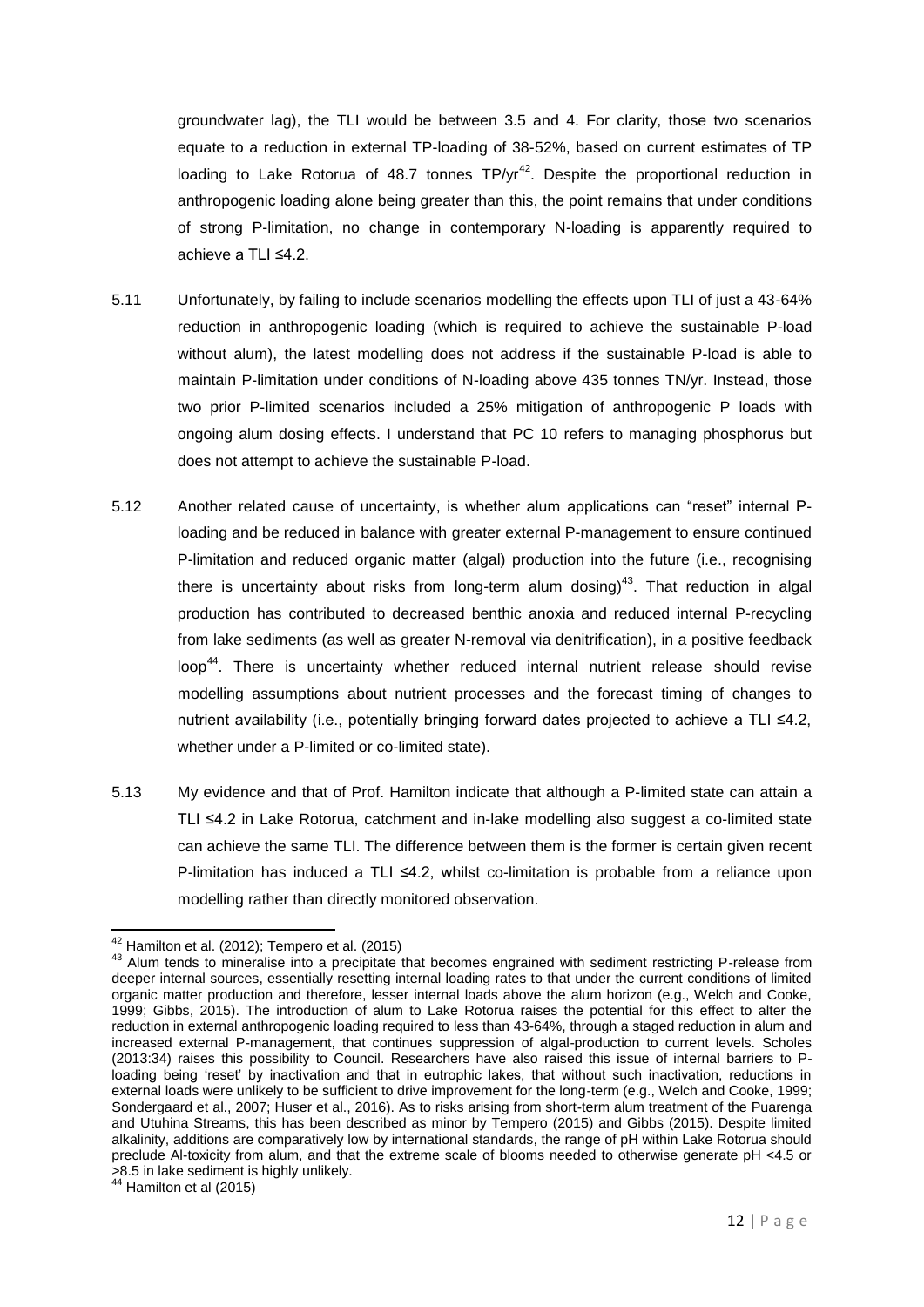# **6. UNDERSTANDING PHOSPHORUS MITIGATIONS IS CRUCIAL FOR MANAGING LAKE ROTORUA**

- 6.1 Here, I demonstrate a lack of evidence about P-management has guided the decision by Council to prioritise N-management in PC 10. That without robust science on Pmanagement strategies specific to Lake Rotorua, a science-based decision on whether to prioritise N and/or P-management cannot be made. Then, the lack of science risks failing to achieve a TLI ≤4.2 whether by P- or co-limitation as both require reduced P-loading to Lake Rotorua, and worse, promote toxic cyanobacterial blooms.
- 6.2 Mr. Bruere identifies that the focus of PC 10 is upon reducing N (paragraphs 34 & 38) due to the "challenging" nature of controlling for anthropogenic P-loss (i.e., that a 43-64% or 10-15 tonne TP/yr reduction in anthropogenic loads is required for a TLI ≤4.2)<sup>45</sup>. In his evidence, Prof. Hamilton (paragraph 15[l]) also identifies that high background (natural) inputs of TP "limit" the Council's ability to manage P in Lake Rotorua without alum dosing, acknowledging the 43-64% reduction in anthropogenic P-losses otherwise required<sup>46</sup>.
- 6.3 Mr. Bruere (paragraphs 34 & 38) identifies P-mitigation strategies have been poorly researched, with limited effort to date investigating the opportunity to mitigate external loads, their costliness nor their cumulative effect towards achieving the sustainable P-load. For instance, empirical evidence of nutrient mitigation by Rotorua pastoral farms is limited to understanding the effects upon P-loads of actions to reduce N-loss<sup>47</sup>, when N and P losses occur through fundamentally different processes (i.e. sub-surface and surface pathways, respectively<sup>48</sup>). Only general information on the effectiveness of dedicated P-management strategies has been produced for Council (in 2010), highlighting strategies that can yield a 43-65% reduction in anthropogenic P-loads<sup>49</sup>. Neither the suitability of these mitigations to the catchment, nor their specific efficacies have been reliably determined. That prevents my determining if they carry less cost, risk or greater potential than a focus on N-management.
- 6.4 Failing to achieve either balanced or greater reductions in P than N increases the risks of cyanobacterial growth in Lake Rotorua where cyanobacterial biomass is strongly driven by  $TP<sup>50</sup>$ . For instance, since 2003 cyanobacterial biomass has declined nearly a thousand-fold and shifted to non-toxic species under stronger P-limitation<sup>51</sup>. Hence, I agree with Prof. Hamilton in his evidence (paragraph 15[j]) that any reduction of TN-loading requires

 $\overline{a}$  $45$  From Tempero et al., (2015) but note concern in my paragraph 5.12 previously that this might be an overestimate given the potential for internal P-loading to have been "reset" by alum dosing Tempero et al. (2015)

<sup>47</sup> Evidence of Mr. Bruere (paragraph 38) states "further study is being undertaken to estimate phosphorus that will potentially be removed as nitrogen interventions are implemented, because changes in land use targeted for nitrogen loss reduction will also benefit phosphorus reduction to some extent"

 $48$  McDowell et al. (2013)

<sup>49</sup> See evidence of Ms. Muller (section 8) for discussion of P-mitigation effectiveness based on findings from elsewhere in New Zealand and produced for Council by McDowell (2010)

 $50$  Smith (2015)

 $51$  Smith et al. (2016)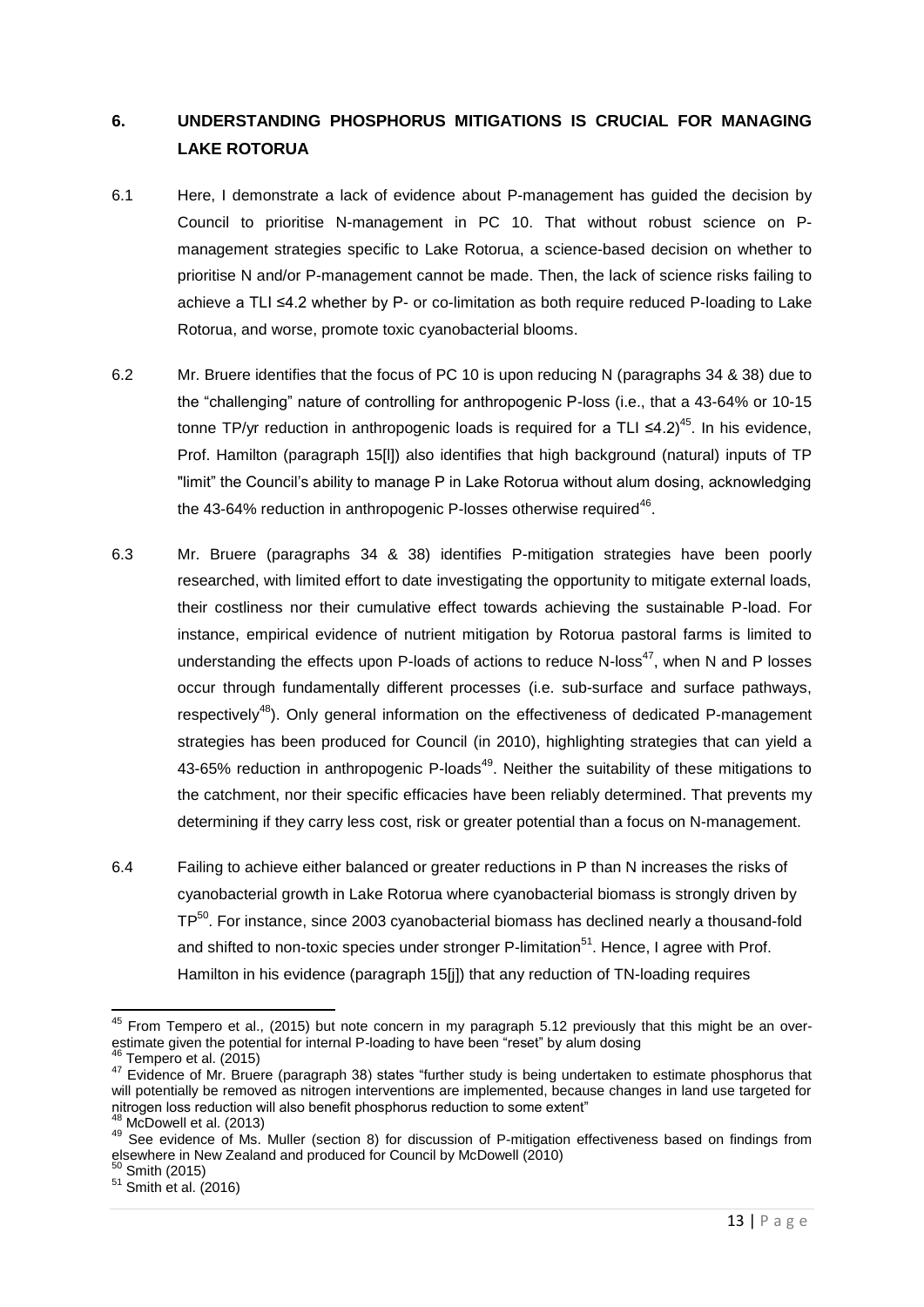proportionate or greater reduction in TP-loading to manage for cyanobacterial risks to water quality. However, as P-limiting and co-limiting P-loads are by principle the same<sup>52</sup> when Prof. Hamilton questions the ability of Council to manage P to a limiting concentration in Lake Rotorua (paragraph 15[l]), he is implicitly acknowledging that managing P to a colimited TLI of 4.2 appears equally unlikely. Hence, whether managing for a future co-limited or P-limited Lake Rotorua, neither can be sustained at a TLI of 4.2 without our understanding how to reduce TP loads to ~37 tonnes TP/yr. Prof. Hamilton highlights this much in his statement of evidence (paragraph 15[l]) albeit without then drawing the link between a lack of knowledge about P-management efficacy or potential and the risks this could present of promoting increased cyanobacterial biomass.

- 6.5 To illustrate this point, if external N loads are reduced by 320 tonnes TN/yr without commensurate reductions in P-loading to 37 tonnes TP/yr, in-lake modelling suggests Lake Rotorua will become N-limited<sup>53</sup>. The N-limited lake is likely to support relatively more cyanobacteria, particularly N-fixing genera. Input of atmospheric-N by heterocystous cyanobacteria would then negate reductions in anthropogenic-N (i.e., the combined lake TNload would exceed 435 tonnes TN/yr despite a 320 tonnes TN/yr reduction in anthropogenic N-loading). From the failure to achieve the sustainable TP load therefore, in-lake TP and TN concentrations would fail to achieve a TLI ≤4.2, also driving algal biomass (Chl-a) in excess of TLI ≤4.2.
- 6.6 Understanding how to reduce lake TP loads to ~37 tonnes TP/yr is fundamental to managing Lake Rotorua to a co-limited or P-limited TLI target. It remains uncertain however, if mitigation of anthropogenic P-loads can generate equivalent or greater reductions than alum has in achieving a TLI ≤4.2. Also if so, whether this will be at lesser cost, risk or need for land use change than the costs, risks and land use changes proposed by a focus on Nmanagement in PC  $10^{54}$ . It is therefore important for the science review to determine the potential for, and efficacy of, TP-management strategies in the catchment.

 $52$  Jeppesen et al. (2003); Schindler (2012); Moss et al. (2013)

<sup>53</sup> Hamilton et al. (2012, 2015)

<sup>54</sup> See evidence of Ms. Muller (Section 5) for description of the significant costs to land holders for PC 10 implementation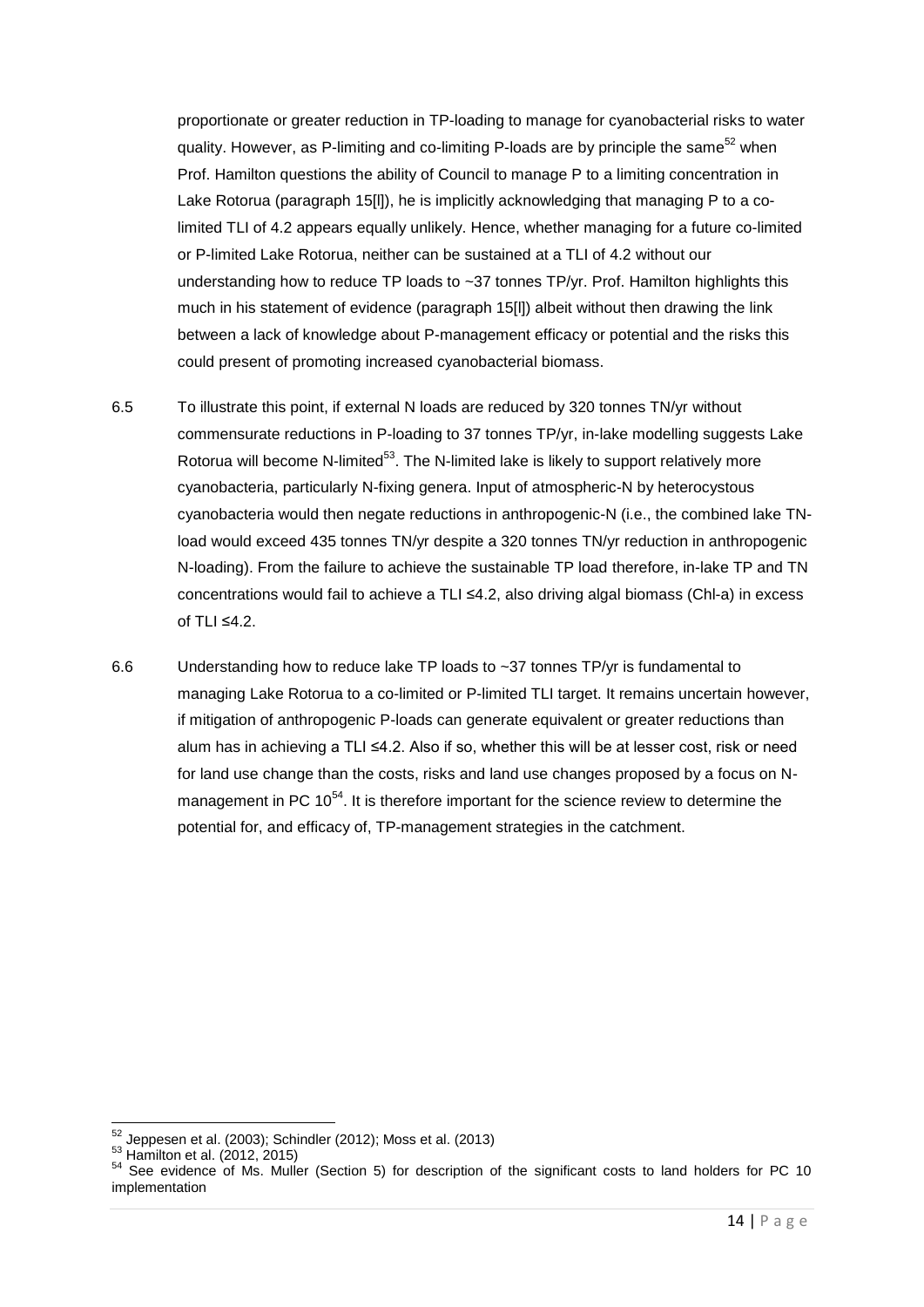# **7. CONCLUSION – IS A SCIENCE REVIEW INTEGRAL TO AN ADAPTIVE MANAGEMENT APPROACH AND RECOMMENDED FOR PC 10?**

- 7.1 Council has indicated that adaptive management is at the core of implementing a strategy to manage Lake Rotorua water quality. My understanding of Policies LR P3 and P4 is that adaptive management of N is intended, but there is not the same intention for P management in PC 10.
- 7.2 The inclusion of P for adaptive nutrient management by PC 10 is warranted on account of robust scientific evidence for:
	- (a) P-limitation having recently arisen in Lake Rotorua under alum dosing;
	- (b) P-limitation having driven the lake to achieve a TLI  $\leq$ 4.2 under increased NO<sub>3</sub>N loading;
	- (c) A focus on N reduction alone increasing the risk of water quality degradation from increased incidence of cyanobacteria;
	- (d) The sustainable P load needing to be met irrespective of reductions in N loads, to result in co- or P-limitation at TLI ≤4.2.
- 7.3 However, the scientific evidence underpinning P-management is uncertain regarding, whether:
	- (a) Anthropogenic P-loads can be mitigated sufficiently to achieve P- or co-limitation of TLI ≤4.2 (i.e., the potential for and effect of P-strategies in the catchment relative to those of alum);
	- (b) Prioritising P-management would carry with it lesser cost or risk to the community in achieving a TLI ≤4.2 than the focus on N-management in PC 10.
- 7.4 Together this emphasises the need for an adaptive management approach that has the capacity to revise sustainable load estimates and prioritise N and/or P-management, in line with improved understanding of algal-nutrient dynamics and mitigation strategies. This will ensure maximum flexibility for the Council to achieve a TLI ≤4.2 of the operative RPS.
- 7.5 Accessing robust, evidence-based scientific input at 5-yearly intervals (e.g., reviews of trends in TLI attributes (LR M2a), progress towards the sustainable nutrient load limit (LR M2b), recalibration of predictive models (LR M2ci, cii, civ) and assessment of effects/ability for P-reduction (LR M2 cii)) will mitigate the uncertainties noted above, and permit evaluation of the cost-effectiveness for alternative approaches to sustaining a TLI ≤4.2 in Lake Rotorua.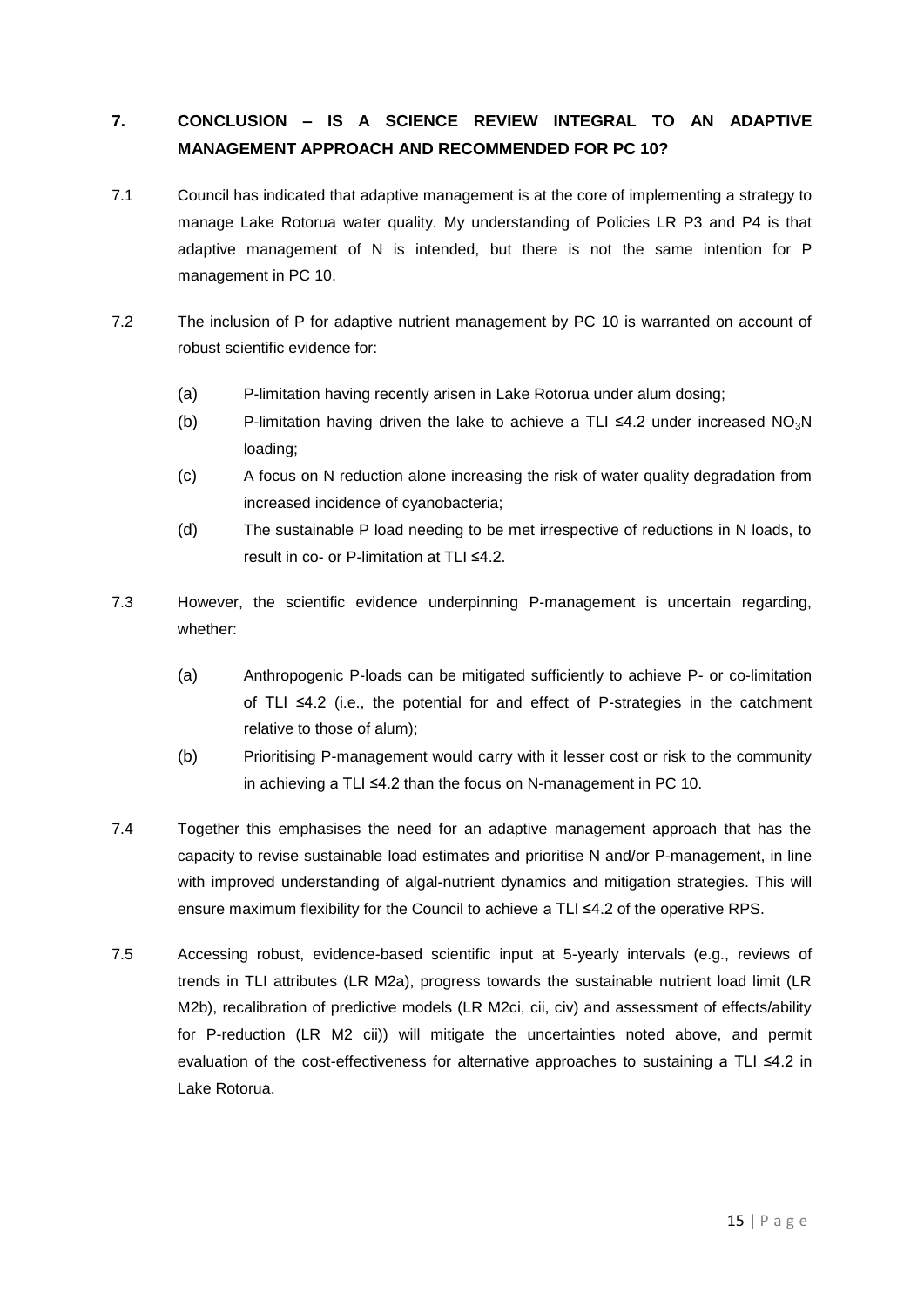- 7.6 Currently, there is simply no robust evidence of the potential for or benefit of prioritising a Pmanagement approach to achieve a TLI ≤4.2, meaning there is equally, no firm evidence for an N-management approach being more cost-effective or risk-averse.
- 7.7 In conclusion, a lack of knowledge about P-mitigation hinders knowledge of whether Nand/or P-management is more appropriate for achieving a TLI ≤4.2 in Lake Rotorua. Of more concern, is that if Prof. Hamilton is correct to suggest P-management to a P-limiting concentration is unlikely, then a 320 tonne reduction in anthropogenic TN-loads proposed by PC 10 will likely degrade water quality further by promoting potentially toxic cyanobacteria dominance.

### **Thomas William Stephens**

22 February 2017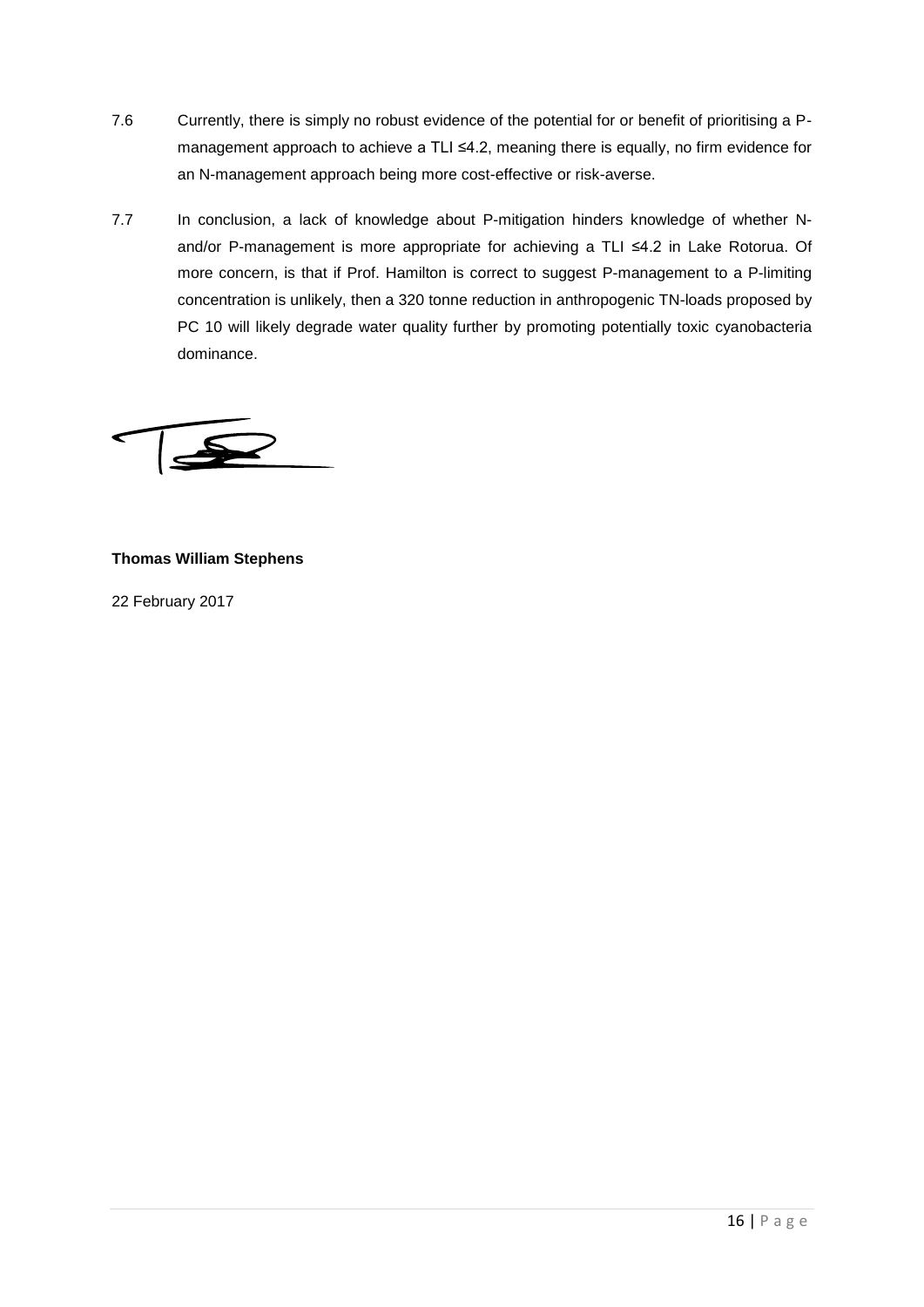#### **8. REFERENCES**

- Abell, J., Stephens, T., Hamilton, D., McBride, C., and Scarsbrook, M. 2012. Analysis of Lake Rotorua water quality trends: 2001-2012.ERI Report No. 10. Report prepared in response to Environment Court mediation, 21 November 2012. Environmental Research Institute, University of Waikato, Hamilton.
- Burger, D. 2006. Benthic-pelagic coupling of nutrients in Lake Rotorua. PhD Thesis, University of Waikato, Hamilton.
- Burger, D., Hamilton, D., Pilditch, C., and Gibbs, M. 2005. Sediment phosphorus release during stratification in polymictic Lake Rotorua, New Zealand. *Verhandlung Internationale Vereingung de Limnologie*, **29**: 811-814.
- Burger, D., Hamilton, D., Hall, J., and Ryan, E. 2007a. Phytoplankton nutrient limitation in a polymictic eutrophic lake: community versus species-specific responses. *Fundamental and Applied Limnology*, **169**: 57-68.
- Burger, D., Hamilton, D., Pilditch, C., and Gibbs, M. 2007b. Benthic nutrient fluxes in a eutrophic, polymictic lake. *Hydrobiologia*, **584**: 13-25.
- Codd, G., Lindsay, J., Young, F., Morrison, L., and Metcalf, J. 2005. Harmful cyanobacteria From mass mortalities to management measures. In Huisman, J., Matthijs, H., and Visser, P. (2005). (Eds.) Aquatic Ecology Series: Volume 3 Harmful cyanobacteria. Springer: Dordrecht. Pp. 1-24.
- Dignum, M., Matthijs, H., Pel, R., Laanbroek, H., and Mur, L. 2005. Nutrient limitation of freshwater cyanobacteria. In Huisman, J., Matthijs, H., and Visser, P. (2005). (Eds.) Aquatic Ecology Series: Volume 3 Harmful cyanobacteria. Springer: Dordrecht. Pp. 65-86.
- Downing, J., Watson, S., and McCauley, E. 2001. Predicting cyanobacteria dominance in lakes. Canadian Journal of Fisheries and Aquatic Sciences, 58: 1905-1908.
- Elser, J., Bracken, M., Cleland, E., Gruner, D., Harpole, W., Hillebrand, H., Ngai, J., Seabloom, E., Shurin, J., and Smith, J. 2007. Global analysis of nitrogen and phosphorus limitation of primary producers in freshwater, marine and terrestrial ecosystems. *Ecological Letters*, **10**: 1135-1142.
- Gibbs, M. 2015. Assessing lake actions, risks and other actions. NIWA Client Report: NIWA2015-102 prepared for Bay of Plenty Regional Council.
- Hamilton, D., Ozkundakci, D., Mcbride, C., Ye, W., Luo, L., Silvester, W., and White, P. 2012. Protecting the effects of nutrient loads, management regimes and climate change on water quality of Lake Rotorua. ERI Report No. 05. Report prepared for Bay of Plenty Regional Council.
- Hamilton, D., McBride, C., and Jones, H. 2015. Assessing the effects of alum dosing of two inflows to Lake Rotorua against external nutrient load reductions: Model simulations for 2001-2012. ERI Report No. 49. Report prepared for Bay of Plenty Regional Council.
- Hughes, B., Stephens, T., Snelder, T., and Kelly, D. 2016a. Lake FMUs for Northland Recommendations for Policy development. Land Water People Technical Report for Northland Regional Council. Pp. 90.
- Huser, B., Egemose, S., Harper, H., Hupfer, M., Jensen, H., Pilgrim, K., Reitzel, K., Rydin, E., and Futter, M. 2016. Longevity and effectiveness of aluminium addition to reduce sediment phosphorus release and restorate lake water quality. *Water Research*, **97**: 122-132.
- Jeppesen, E., Sondergaard, M., Jensen, J., Havens, K., Anneville, O., Carvalho, L., Coveney, M., Deneke, R., Dokulil, M., Foy, N., Gerdeaux, D., Hampton, S., Hilt, S., Kangur, K., Kohler, J., Lammens, E., Lauridnsen, T., Manca, M., Miracle, M., Moss, B., Noges, P., Persson, G., Phillips, G., Portielje, R., Romo, S., Schelske, C., Straile, D., Tatrai, I., Willen, E., and Winder, M. 2005. Lake responses to reduced nutrient loading – an analysis of contemporary long-term data from 35 case studies. *Freshwater Biology*, **50**: 1747-1771.
- Jeppesen, E., Sondergaard, M., Meerhoff, M., Lauridsen, T., and Jensen, J. 2007. Shallow lake restoration by nutrient loading reduction – some recent findings and challenges ahead. *Hydrobiologia*, **584**: 239-252.
- Lewis, W., Saunders, J., and McCutchan, J. 2008. Application of a nutrient-saturation concept to the control of algal growth in lakes. *Lake and Reservoir Management*, **24**: 41-46.
- Loladze, I., and Elser, J. 2011. The origins of the Redfield nitrogen-to-phosphorus ratio are in a homoeostatic protein-to-rRNA ratio. *Ecology Letters*, **144**: 244-250.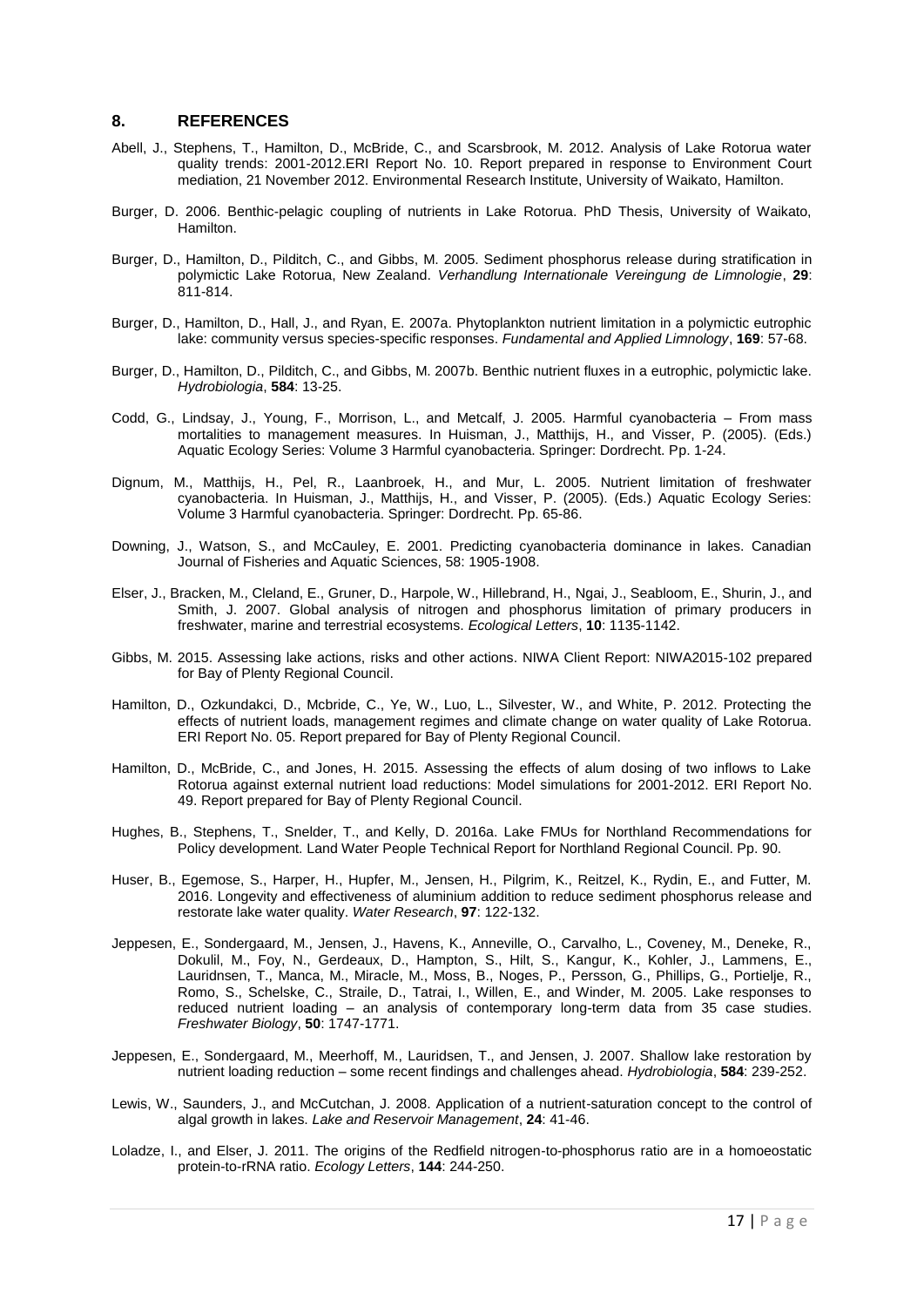- McDowell, R. 2010. The efficacy of strategies to mitigate the loss of phosphorus from pastoral land use in the catchment of Lake Rotorua. AgResearch Report for Environment Bay of Plenty.
- McDowell, R., Wilcock, B., and Hamilton, D. 2013. Assessment of mitigation strategies to mitigate the impact or loss of contaminants from agricultural land to fresh waters. AgResearch Client report for Ministry for Environment.
- Morgernstern, U., Daughney, C., Leonard, G., Gordon, D., Donath, F., and Reeves, R. 2015. Using groundwater age and hydrochemistry to understand sources and dynamics of nutrient contamination through the catchment in Lake Rotorua, New Zealand. *Hydrological Earth Systems Science*, **19**: 803-822.
- Moss, B., Jeppesen, E., Sondergaard, M., Lauridsen, T., and Liu, Z. 2013. Nitrogen, macrophytes, shallow lakes and nutrient limitation: resolution of a current controversy. *Hydrobiologia*, **710**: 3-21.
- Paerl, H. 2008. Nutrient and other environmental controls of harmful cyanobacterial blooms along the freshwatermarine continuum. *Advances in Experimental Medicine and Biology*, **619**: 216-241.
- Paerl, H., Xu, H., McCarthy, M., Zhu, G., Qin, B., Li, Y., and Gardner, S. 2010. Controlling harmful cyanobacterial blooms in a hyper-eutrophic lake (Lake Taihu, China): The need for a dual nutrient (N & P) management strategy. *Water Research*, **45**: 1973-1983.
- Paerl, H., Xu, H., McCarthy, M., Zhu, G., Qin, B., Li, Y., and Gardner, W. 2011. Controlling harmful cyanobacterial blooms in a hyper-eutrophic lake (Lake Taihu, China): the need for a dual nutrient (N and P) management strategy. *Water Resources*. **45**:1973-1983
- Paerl, H., Xu, H., Hall, N., Rossignol, K., Joyner, A., Zhu, G., and Qin, B. 2015. Nutrient limitation dynamics examined on a multi-annual scale in Lake Taihu, China: Implications for controlling eutrophication and harmful algal blooms. Journal of Freshwater Ecology, **30**: 5-24.
- Ripp, B., Stephens, T., and Augustinus, P. 2016. Historic changes to water quality indicators in Poutō dune lakes. DairyNZ and University of Auckland Technical Report prepared for Northland Regional Council.
- Rutherford, J., Pridmore, R., and White, E. 1989. Management of phosphorus and nitrogen inputs to Lake Rotorua, New Zealand. *Journal of Water Resources Planning and Management*, **115**: 431-439.
- Schindler, D. 1977. Evolution of phosphorus limitation in lakes. *Science*, **195**: 260-262.
- Schindler, D. 2012. The dilemma of controlling cultural eutrophication of lakes. *Proceedings of the Royal Society B*. doe:10.1098/rspb.2012.1032.
- Schindler, D., Hecky, R., Findlay, D., Stainton, M., Parker, B., Paterson, M., Beaty, K., Lyng, M., and Kasian, S. 2008. Eutrophication of lakes cannot be controlled by reducing nitrogen input: results of a 37 year whole ecosystem experiment. *Proceedings of the National Academy of Science USA*, **105**: 11254- 11258.
- Scholes, P. 2013. Memorandum to Andy Bruere. RE: Rotorua Lakes 2012/2013 TLI Report.
- Scholes, P. 2013. Trends and state of Rotorua major streams, 2013. Bay of Plenty Technical Report.
- Scholes, P. and Hamill, K. 2016. Rotorua Lakes Water Quality Report 2014/15. Bay of Plenty Regional Council Environmental Publication 2016/06.
- Sondergaard, M., Jensen, J., and Jeppesen, E. 2003. Role of sediment and internal loading of phosphorus in shallow lakes. *Hydrobiologia*, 506: 135-145.
- Sondergaard, M., Jeppesen, E., Lauridsen. T., Skov, C., Van Nes, E., Roijackers, R., Lammens, E., and Portielje, R. 2007. Lake restoration: successes, failures and long-term effects. *Journal of Applied Ecology*, **44**: 1095-1105.
- Smith, V. 2015. Comment on "Comment on 'Using groundwater age and hydrochemistry to understand sources and dynamics of nutrient contamination through the catchment into Lake Rotorua, New Zealand' by Morgenstern et al. (2015)" by Abell et al. (2015). *Hydrological Earth Systems Science Discussion*, **12**: C4492-C4501.
- Smith, V., Wood, S., McBride, C., Atalah, J., Hamilton, D., and Abell, J. 2016. Phosphorus and nitrogen loading restraints are essential for successful eutrophication control of Lake Rotorua, New Zealand. *Inland Waters*, **6**:273-283.